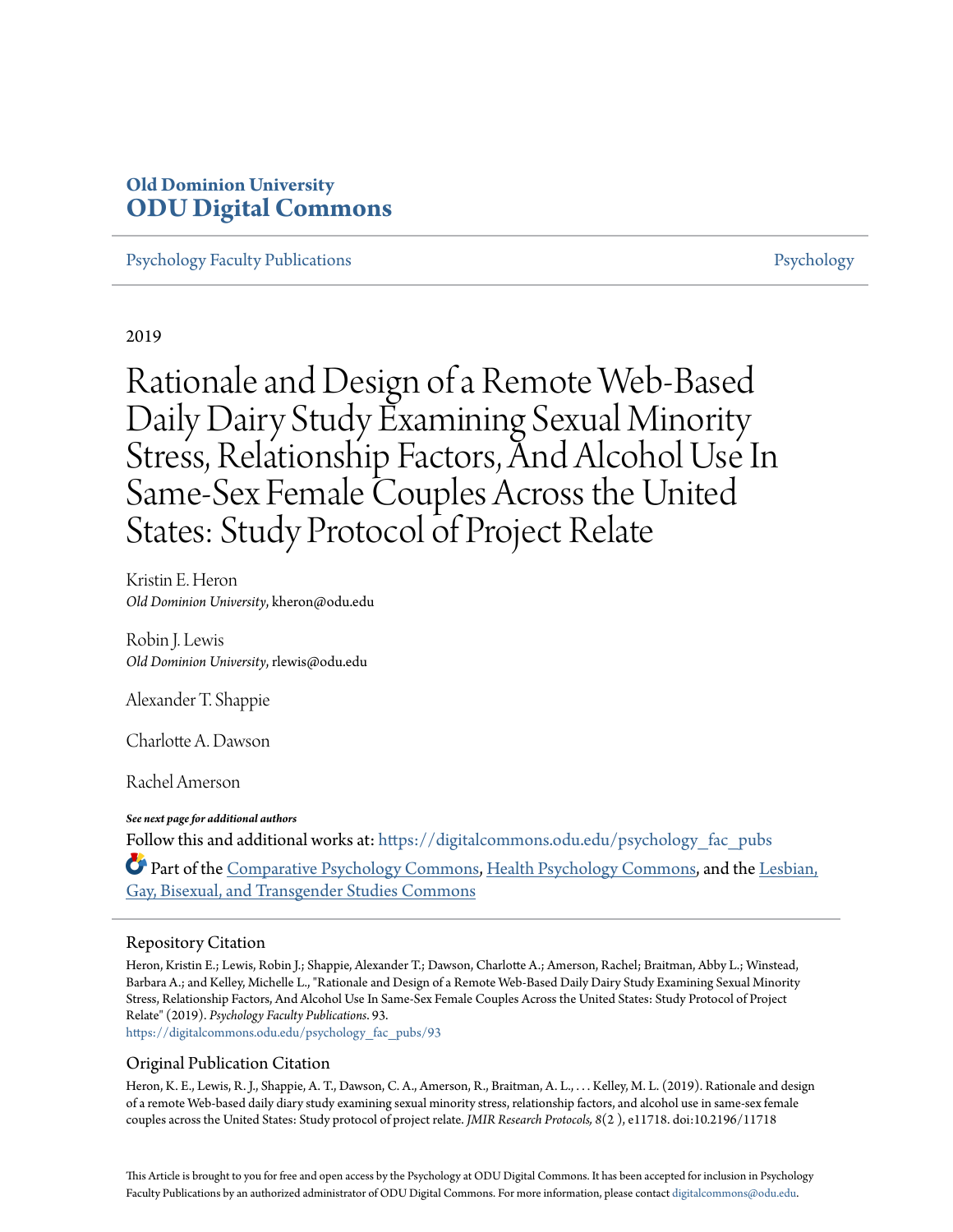#### **Authors**

Kristin E. Heron, Robin J. Lewis, Alexander T. Shappie, Charlotte A. Dawson, Rachel Amerson, Abby L. Braitman, Barbara A. Winstead, and Michelle L. Kelley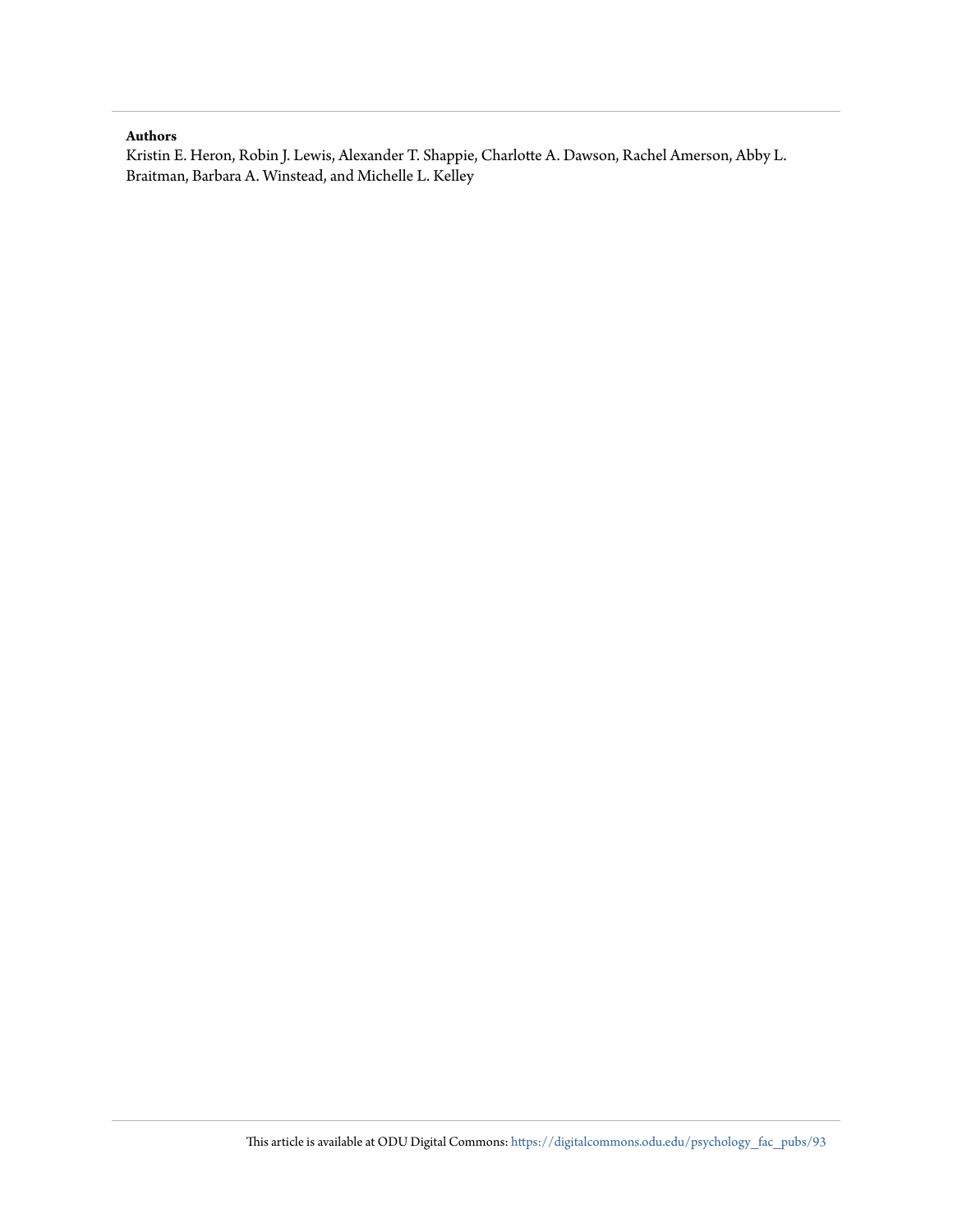## Protocol

# Rationale and Design of a Remote Web-Based Daily Diary Study Examining Sexual Minority Stress, Relationship Factors, and Alcohol Use in Same-Sex Female Couples Across the United States: Project Relate Study Protocol

Kristin E Heron<sup>1,2</sup>, PhD; Robin J Lewis<sup>1,2</sup>, PhD; Alexander T Shappie<sup>2</sup>, BA; Charlotte A Dawson<sup>2</sup>, BA; Rachel Amerson<sup>2</sup>, MA; Abby L Braitman<sup>1,2</sup>, PhD; Barbara A Winstead<sup>1,2</sup>, PhD; Michelle L Kelley<sup>1,2</sup>, PhD

<sup>1</sup>Department of Psychology, Old Dominion University, Norfolk, VA, United States

<sup>2</sup>Virginia Consortium Program in Clinical Psychology, Norfolk, VA, United States

## **Corresponding Author:**

Kristin E Heron, PhD Department of Psychology Old Dominion University 250 Mills Godwin Building Norfolk, VA, 23529 United States Phone: 1 7576835214 Email: [kheron@odu.edu](mailto:kheron@odu.edu)

## *Abstract*

**Background:** The Healthy People 2020 initiative aims to reduce health disparities, including alcohol use, among sexual minority women (SMW; eg, lesbian, bisexual, queer, and pansexual). Compared with heterosexual women, SMW engage in more hazardous drinking and report more alcohol-related problems. Sexual minority stress (ie, the unique experiences associated with stigmatization and marginalization) has been associated with alcohol use among SMW. Among heterosexuals, relationship factors (eg, partner violence and drinking apart vs together) have also been associated with alcohol use. Negative affect has also been identified as a contributor to alcohol use. To date, most studies examining alcohol use among SMW have used cross-sectional or longitudinal designs.

**Objective:** Project Relate was designed to increase our understanding of alcohol use among young SMW who are at risk for alcohol problems. The primary objectives of this study are to identify daily factors, as well as potential person-level risk and protective factors, which may contribute to alcohol use in SMW. Secondary objectives include examining other physical and mental concerns in this sample (eg, other substance use, eating, physical activity, and stress).

**Methods:** Both partners of a female same-sex couple (aged 18-35 years; n=150 couples) are being enrolled in the study following preliminary screening by a market research firm that specializes in recruiting sexual minority individuals. Web-based surveys are being used to collect information about the primary constructs of interest (daily experiences of alcohol use, sexual minority stress, relationship interactions, and mood) as well as secondary measures of other physical and mental health constructs. Data are collected entirely remotely from women across the United States. Each member of eligible couples completes a baseline survey and then 14 days of daily surveys each morning. Data will be analyzed using multilevel structural equation modeling.

**Results:** To date, 208 women (ie, 104 couples) were successfully screened and enrolled into the study. In total, 164 women have completed the 14-day daily protocol. Compliance with completing the daily diaries has been excellent, with participants on average completing 92% of the daily diaries. Data collection will be completed in fall 2018, with results published as early as 2019 or 2020.

**Conclusions:** Project Relate is designed to increase our understanding of between- and within-person processes underlying hazardous drinking in understudied, at-risk SMW. The study includes a remote daily diary methodology to provide insight into variables that may be associated with daily hazardous alcohol use. Before the development of programs that address hazardous alcohol use among young SMW, there is a need for better understanding of individual and dyadic variables that contribute to risk in this population. The unique challenges of recruiting and enrolling SMW from across the United States in a daily diary study are discussed.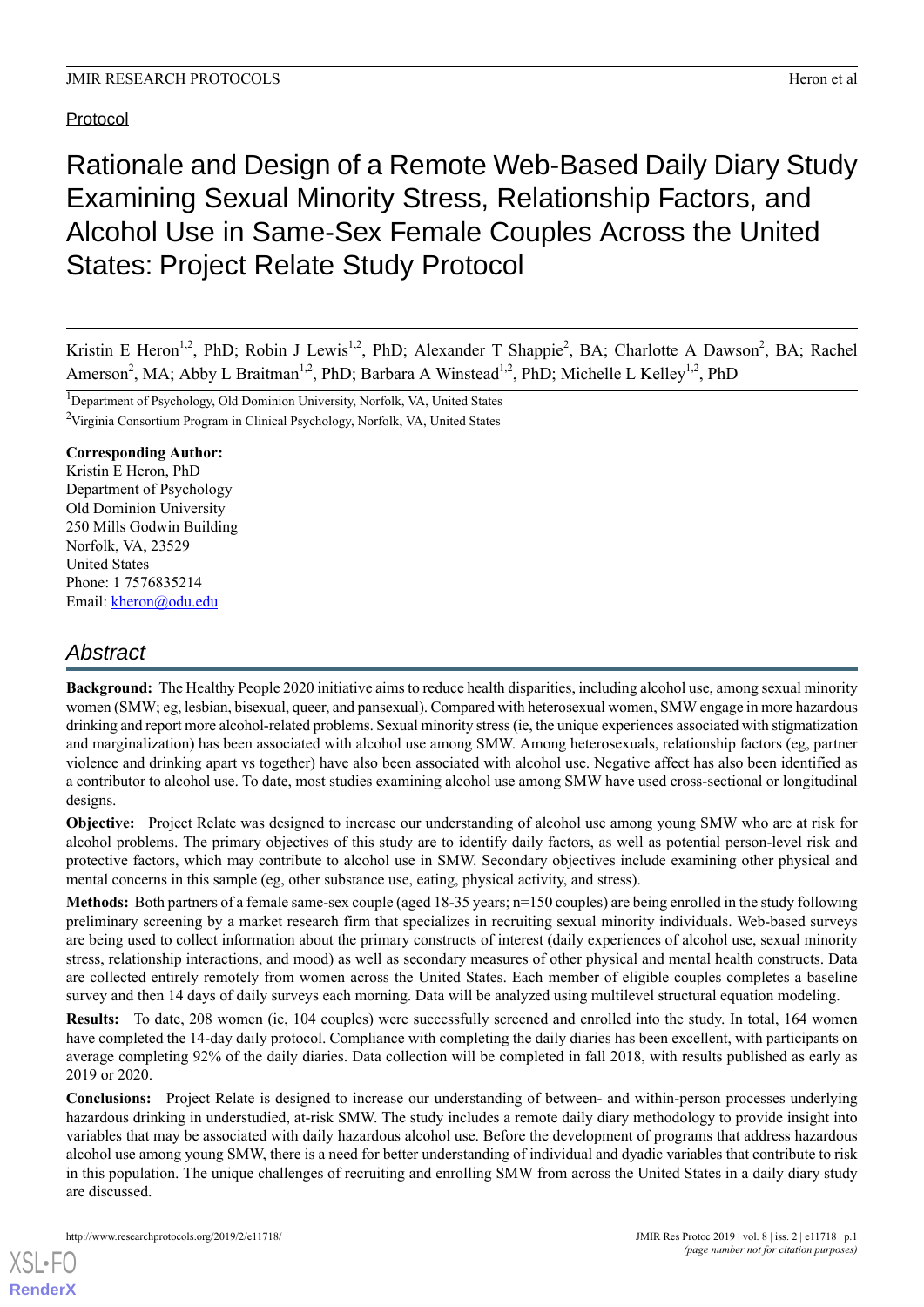**International Registered Report Identifier (IRRID):** DERR1-10.2196/11718

*(JMIR Res Protoc 2019;8(2):e11718*) doi:*10.2196/11718* 

#### **KEYWORDS**

sexual and gender minorities; ecological momentary assessment; alcohol drinking; family relations; stress, psychological

## *Introduction*

#### **Background**

One of the goals of Healthy People 2020 [[1\]](#page-12-0), a science-based report issued by the US Office of Disease Prevention and Health Promotion that identifies national objectives for improving the health of Americans, is to specifically improve the health and well-being of lesbian, gay, bisexual, and transgender (LGBT) individuals. Compared with heterosexual women, sexual minority women (SMW; eg, lesbian, bisexual, queer, and pansexual) engage in more heavy drinking and have lower rates of abstention from drinking [[2-](#page-12-1)[4\]](#page-12-2). SMW also experience more negative alcohol-related consequences than heterosexual women, such as driving under the influence of alcohol, having unplanned sex, having suicidal thoughts during or after drinking, fighting or arguing with someone, and engaging in sexual harassment during/after drinking [[5,](#page-12-3)[6](#page-12-4)]. Despite evidence for health disparities between heterosexual women and SMW in alcohol use, much remains to be learned regarding why some SMW in particular are at risk. The goal of this study, Project Relate, was to increase the understanding of hazardous drinking among SMW who are in same-sex relationships using an entirely remote Web-based data collection procedure, including a daily diary component. This approach permits examination of research questions at multiple levels, allowing us to consider between-couple characteristics (ie, couple-level; answering the question: *which couples* drink more), between-person characteristics (ie, person-level; answering the question: *who* drinks more), and within-person processes (ie, daily level; answering the question: *when* does one drink more). The primary objective of this study is to examine the daily associations between hazardous alcohol use and sexual minority stress, affect, and relationship factors among young same-sex female couples. The theoretical framework and existing empirical evidence that contributed to the development of this study are described below.

#### **Sexual Minority Stress and Alcohol Use**

Members of minority groups experience unique stressors related to their stigmatized and marginalized social status in society. Stigmatization and marginalization based on sexual identity or orientation is known as sexual minority stress [[7-](#page-12-5)[9\]](#page-12-6). Specifically, Meyer's [[9\]](#page-12-6) model of sexual minority stress involves experiences of harassment or discrimination related to sexual identity/sexual orientation (ie, heterosexism), the expectation of and vigilance toward these events, concealment of sexual identity, and the internalization of negative societal attitudes toward one's sexual identity (eg, internalized heterosexism). Together, these experiences create additional stressors beyond those experienced by majority of individuals. There is ample evidence that sexual minority stress is associated with negative health behaviors, such as alcohol use, through emotion regulation and coping strategies [[8](#page-12-7)[,10](#page-12-8)[-14](#page-13-0)] as well as through less perceived social

support [[12\]](#page-13-1) and more social constraints and social isolation [[13\]](#page-13-2). Although these studies provide important information regarding how minority stress is associated with negative affect and alcohol use at the between-person level, it is important to note that these studies used primarily cross sectional (ie, single assessment points) and traditional longitudinal designs (ie, using repeated assessments over weeks, months, or years). These types of designs limit our understanding of within-person processes by either studying processes as a between-person variable (ie, using cross-sectional designs) or by studying long-term within-person differences (ie, using traditional longitudinal designs). A handful of studies have used daily or momentary assessment of stress and alcohol use among sexual minorities. For example, in research of young men who have sex with men, alcohol use was greater on days when men indicated they were drinking to cope with stress [\[15](#page-13-3)] and on days when general stress was reported  $[16]$  $[16]$ . Furthermore, in a 9-day daily diary study, the interaction of structural stigma (eg, state policies that promote discrimination) and rejection sensitivity was associated with alcohol use among young men who have sex with men. Most relevant to this study was the finding that discrimination was associated with contemporaneous and prospective substance use in a group of sexual and gender minority individuals [[17\]](#page-13-5). However, the question of how *daily* experiences of sexual minority stress and negative affect contribute to SMW's hazardous drinking remains. In this study, we will test whether greater daily sexual minority stress is directly associated with more alcohol use and associated problems as well as examine indirect associations through negative affect.

#### **Relationship Factors and Alcohol Use**

In addition to the link between sexual minority stressors, negative affect, and alcohol use, it is important to consider the associations between relationship factors and alcohol use. A review of studies on heterosexual couples concluded that unpartnered individuals drank more compared with those in serious romantic relationships and that drinking is associated with poorer relationship quality as well as conflict and violence [[18\]](#page-13-6). Among SMW, several studies have demonstrated associations between partner violence and alcohol use and related problems in samples of SMW. For example, in a study of lesbian couples who experienced intimate partner violence, approximately 64% of both batterers and victims report using alcohol or drugs before the violent incidents [\[19](#page-13-7)]. Alcohol use was also associated with SMW's nonphysical domestic violence (eg, verbal threats and damage to property) [[20\]](#page-13-8). Research also suggests that intimate partner violence among SMW is associated with hazardous alcohol use [\[21](#page-13-9)], which may stem from emotional distress [[22\]](#page-13-10) or sexual minority stressors [[23\]](#page-13-11).

Another important characteristic when studying relationships and hazardous alcohol use is the degree to which partners drink together versus separately. Among heterosexuals, drinking

 $XS$  • FC **[RenderX](http://www.renderx.com/)**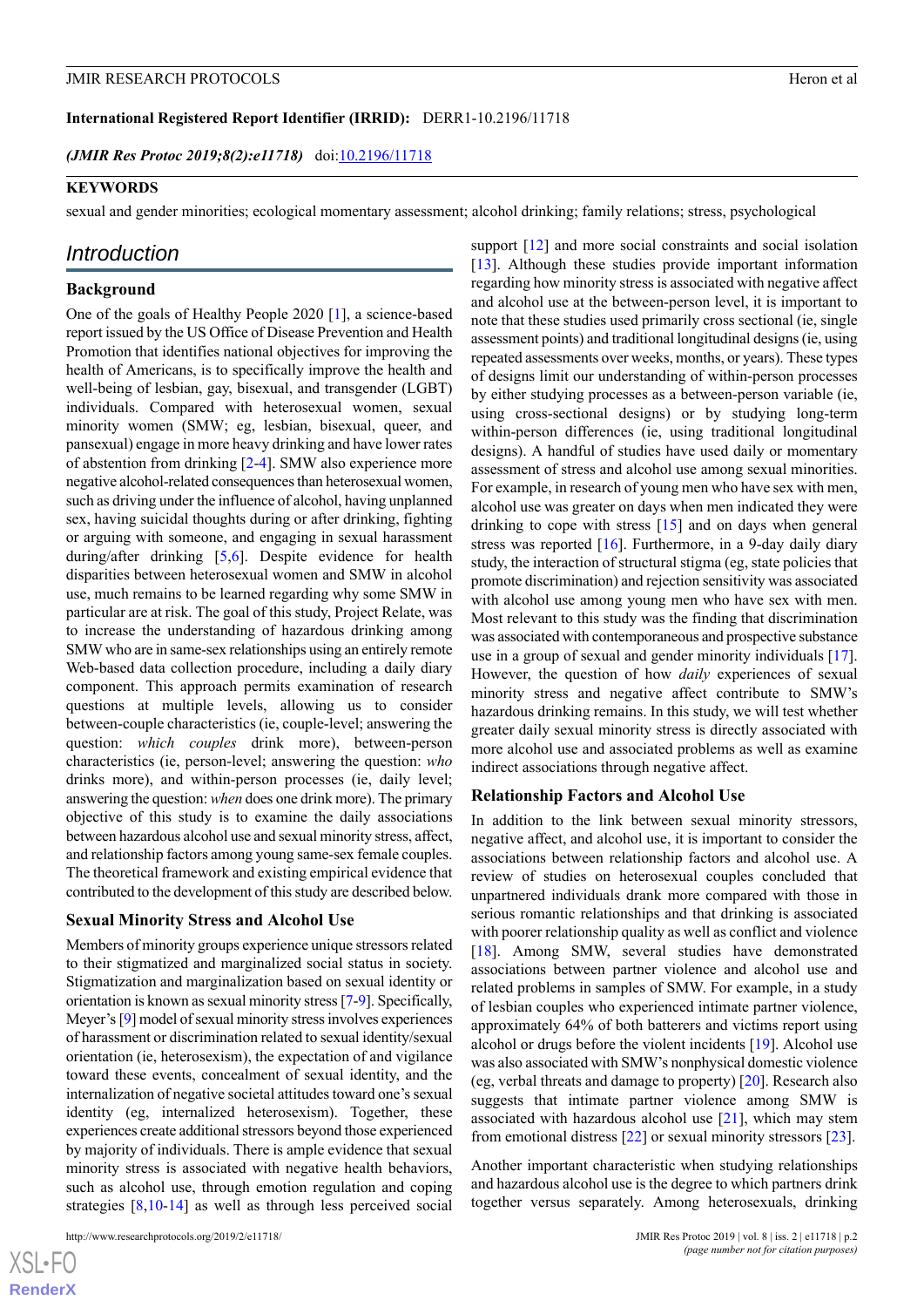together has been associated with more intimacy and fewer negative partner behaviors than drinking apart [\[24](#page-13-12)]. Conversely, drinking apart is associated with more negative relationship events [[24](#page-13-12)] as well as less satisfaction, more conflict, and marital dissolution [[18,](#page-13-6)[25](#page-13-13)]. Among lesbian women, when controlling for physical and psychological aggression, discrepant drinking (ie, differences in partners' drinking quantity) is associated with poorer relationship adjustment [\[26](#page-13-14)]. Furthermore, in a longitudinal examination of discrepant drinking and intimate partner violence among lesbian partners, a cyclical pattern of alcohol use and violence occurred such that discrepant drinking predicted psychological aggression 6 months later, which in turn predicted later discrepant drinking. Physical violence also predicted subsequent discrepant drinking 6 months later [[27\]](#page-13-15). Considering the small body of work connecting alcohol use to relationship variables in SMW, in this study, we will examine how instances of partners drinking together versus apart and discrepant drinking are associated with relationship functioning on the same day and subsequent days and in turn, how relationship functioning may then be associated with drinking on subsequent days.

## **Protective Factors**

The impact of minority stress and negative relationship factors may be modifiable at the couple- or individual-level [\[9](#page-12-6),[28\]](#page-13-16), but more information is needed to understand what factors may protect SMW from problematic alcohol use [\[29](#page-13-17)]. Therefore, the final aim of this research is to investigate societal-, couple-, and person-level characteristics that could be associated with daily experiences of sexual minority stress, relationship quality, and drinking or that may strengthen or weaken the associations among them. For example, connection to the sexual minority community, a stronger sexual minority identity, and social support may all protect against the deleterious effects of sexual minority stress and related negative mental and behavioral outcomes [[30](#page-13-18)[-32](#page-13-19)]. Similarly, being in a legally recognized relationship may also be a protective factor against sexual minority stress and negative health outcomes [\[33](#page-13-20)-[35](#page-13-21)]. Although marriage between same-sex individuals is now legal in all states in the United States, other protections (eg, housing, employment, and health care benefits) are not federally mandated and, thus, vary by state. The lack of these state protections (ie, structural stigma) has been associated with health outcomes. For example, in a study published in 2014, sexual minority individuals who lived in states without protections for sexual minorities (eg, in housing and employment benefits) and that banned same sex marriage had a higher prevalence of psychiatric disorders than those who lived in states with such protections [\[36](#page-14-0)]. In this study, we will assess a variety of potential factors that may protect against hazardous drinking, including both factors specific to the person or couple (eg, connection to sexual minority community and being in a committed relationship), as well as structural factors (eg, living in a state with protections for people in same-sex relationships). Identification of potentially modifiable individual risk and protective factors can facilitate development of culturally tailored inventions to reduce hazardous drinking. Furthermore, identification of structural (societal) risk and protective factors may suggest important directions for advocacy efforts.

#### http://www.researchprotocols.org/2019/2/e11718/ JMIR Res Protoc 2019 | vol. 8 | iss. 2 | e11718 | p.3

#### **Study Objectives**

The primary objective of Project Relate is to increase our understanding of hazardous drinking among SMW. Using a daily diary methodology, this project investigates the associations among sexual minority stress, affect, relationship factors, and alcohol use. The development of this study was guided by minority stress theories [[7-](#page-12-5)[9](#page-12-6)] that offer a way to understand the unique stressors that SMW experience related to their marginalized societal status. In addition, because relationship factors are important correlates of alcohol use among heterosexual couples [\[18](#page-13-6)], we consider how relationship characteristics are associated with alcohol use among young adult same-sex female couples. In addition, we also look at potential protective factors. Collecting information on sexual minority stressors, emotional functioning, relationship experiences, and alcohol use from both partners will allow us to assess the interactions among these variables as they enhance or reduce the quality of life of SMW. Extensive background information, including personality characteristics, social support, history of discrimination, and community context, will provide information on personal and contextual factors that moderate these associations. A secondary objective of Project Relate is to examine other physical and mental health concerns, including other substance use, eating, physical activity, and general mental health and well-being among SMW. The opportunity to examine daily-, individual-, and couple-level effects is a particular strength of the study methodology.

## *Methods*

#### **Project Overview**

Project Relate is an ongoing daily diary study of same-sex female couples. Young adult SMW (aged 18-35 years) are the target sample for this study because in community samples they frequently endorse indicators of hazardous drinking [[3](#page-12-9)]. Both partners of the romantic relationship are enrolled to capture information about the relationship from both members' perspectives. Participants are recruited from across the United States, and data collection is occurring remotely via Web-based surveys. Both women in each couple complete a comprehensive baseline survey and then a brief daily survey each morning for the following 14 days. Each member of the couple begins the daily survey on the same day to ensure we have corresponding daily data for each couple. The Old Dominion University Institutional Review Board approved all study procedures (Project #839097).

#### **Power Analysis**

A power analysis to determine the sample size needed for planned analyses was conducted in 2 steps. First, a power analysis was conducted for traditional structural equation modeling using Monte Carlo simulation methods [[37\]](#page-14-1), focusing on powering the hardest effects to detect (the small indirect effects, beta=.10). Similar models were conducted incorporating a small-to-medium effect–moderating variable (beta=.20). Monte Carlo simulation methods indicated that for the effect size expected, a sample size of 200 *cases* yields sufficient power (0.808) to detect the relevant effects. This, however, assumes no correlation among residuals, which we know is not true in

 $XS$  • FC **[RenderX](http://www.renderx.com/)**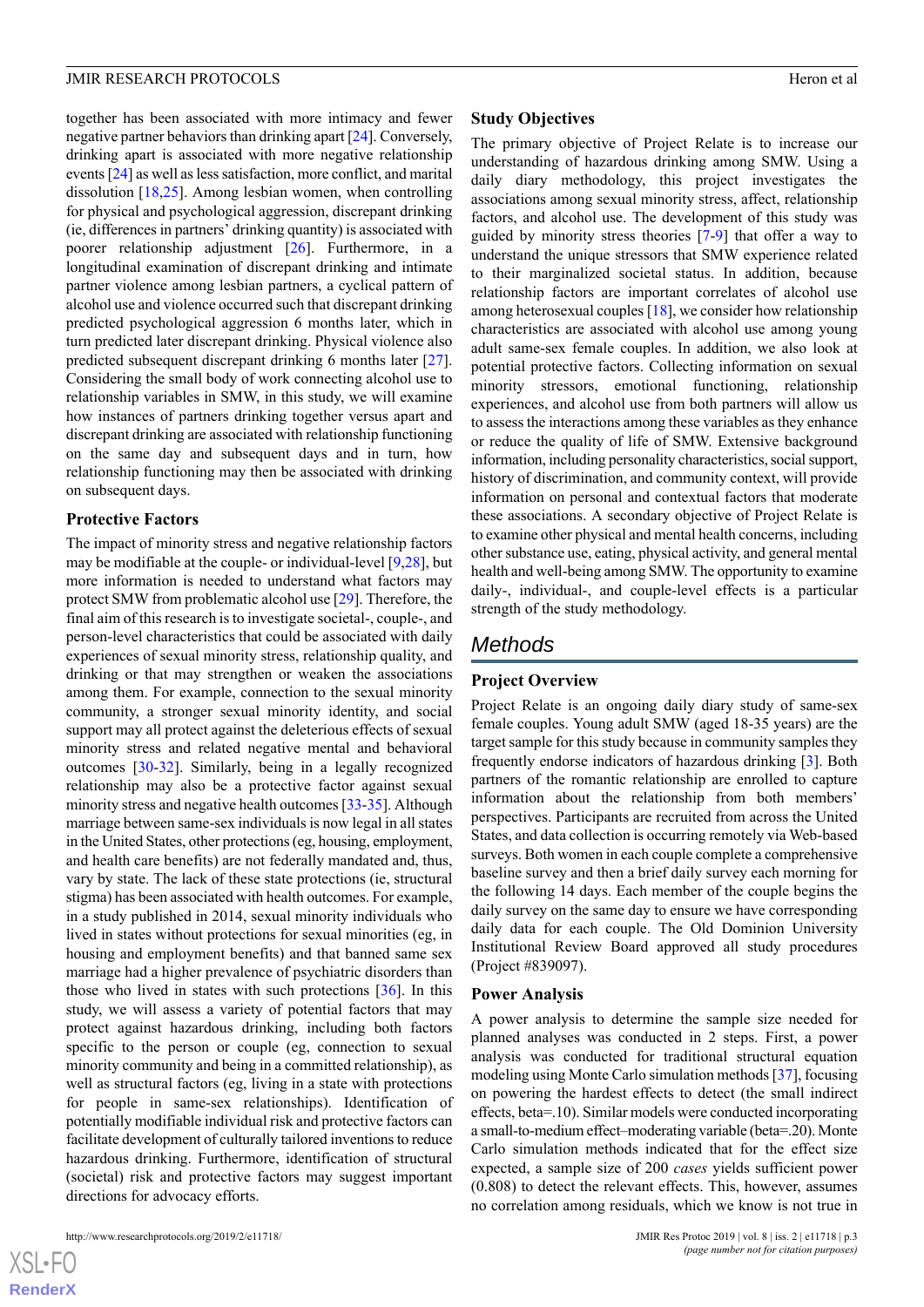nested designs. To determine how to appropriately account for the correlated observations and identify the minimum number of participants needed for power of .8 in the multilevel design, a formula taking into account the expected intraclass correlation coefficients (ICCs), or degree of relatedness within couples, for key variables was used [[38\]](#page-14-2). Assuming an average of 11 days of assessments (80% response rate to account for attrition) and 150 couples, an ICC up to approximately .70 would yield the necessary number of *cases*to maintain a power of .80. Previous daily diary alcohol research suggests we can expect to see lower ICCs, likely ranging from .4 to .7 [\[39](#page-14-3)], yielding more power. Therefore, recruiting 150 couples (N=300 people) is more than adequate to provide sufficient power.

#### **Participant Selection**

Recruiting large samples of sexual minorities is difficult to do in many localities, and therefore, we are recruiting participants from across the United States. We partnered with Community Marketing and Insights (CMI), a leading market research firm specializing in Web-based research with the LGBT community. CMI maintains a proprietary research-only panel of over 90,000 individuals who identify as sexual minorities and regularly take part in market research and health research (although psychological research studies are less common). CMI recruits participants to take part in this study from their existing panel and potential new panel members who may be interested in participating in research studies. CMI is consistently recruiting new research panel members through LGBT print, digital, and event outreach activities as well as LGBT-specific outreach on social media sites (eg, Facebook, Craigslist, and sexual minority-specific social media).

To be eligible for the study, both partners have to meet the following eligibility criteria: (1) aged 18 to 35 years, (2) self-identify as a cisgender woman (meaning self-identify as a woman and was assigned female at birth, ie, she is not transgender), (3) currently in a romantic relationship with a woman for at least 3 months, (4) see partner in person at least once per week, and (5) able to respond to daily surveys between 6 am and 12 pm for 2 weeks. In addition to these 5 criteria that must be met by all participants, at least one person in the couple must also meet the following 3 criteria: (6) only or mostly attracted to women, (7) drank alcohol at least 3 days in the previous 2 weeks, (8) drank 4 or more standard alcoholic drinks in 1 sitting at least once in the previous 2 weeks (ie, met criteria for a binge drinking episode).

These inclusion criteria were developed for several reasons. First, although we recognize that people with other gender identities (eg, transgender and nonbinary gender) and sexual identities (eg, bisexual women not in a relationship with a woman) are also at risk for experiencing both sexual minority stress and hazardous alcohol use, individuals with different gender and sexual identities likely experience stressors that differ from one another [[29\]](#page-13-17). In other words, a transgender and cisgender woman's or a lesbian and bisexual woman's daily experiences might differ from each other. Thus, this study focuses solely on individuals who identify as cisgender female and are in a relationship with a woman. Second, we require the couples to see each other in-person at least once a week to avoid

potential confounds related to being in a long-distance relationship. Third, although 1 participant has to report only or mostly attracted to women, her partner can describe her attraction in other ways (eg, attracted to men and women equally); this criterion was used both to obtain a sample size large enough to test study aims and to have some variability in attraction (eg, attracted to men and women) and identity (eg, lesbian, bisexual, and queer) that can be explored statistically. Finally, the alcohol inclusion criteria for 1 participant is used to identify participants belonging to the desired at-risk alcohol use population of interest and to increase the likelihood of enrolling couples in which at least 1 partner drinks with some frequency, resulting in occurrence of drinking during the 14-day daily diary reporting period.

#### **Study Procedures**

#### *Recruitment*

CMI initiates the recruitment process by contacting potential participants via email and providing them with a link to a Web-based screening survey. The potential participant is also asked if she thinks her partner would be interested in participating, and if so, to provide her email address. CMI then screens her partner for interest and eligibility, and once potentially eligible couples are identified, CMI provides the researchers with the email addresses of potential participants and their partners. Upon receiving contact information for potentially eligible couples, the researchers conduct a second set of screening assessments (using the criteria described above) to ensure eligibility of the couple.

## *Study Description and Informed Consent*

Once eligibility and interest are verified for both people in the couple, they are emailed separately with introductory information about the study. Given that data collection is occurring entirely remotely, and daily assessment procedures are likely new to these participants, we developed detailed written and video materials describing the study purpose, procedures, risks, and benefits. The professionally developed videos consist of 5 brief (1-3 min) videos of the study investigators and research assistants describing the study. Corresponding written materials were also developed. Given that developing these videos took additional time and resources above what was required to develop the written materials, we built in a design feature to assess the video utility. Specifically, couples were randomized in blocks of 6 to 1 of 2 introductory information groups: (1) videos plus written materials (video+written) or (2) written materials only (written-only). Couples are randomized (instead of individual participants) to limit contamination between partners. Those in the video+written group receive a Qualtrics survey Web link that guides participants through the series of 5 videos explaining the purpose and procedures of the study; the written material is also available below the video. Couples assigned to the written-only group receive a similar Qualtrics survey link where they review the same information presented in the videos, but in text form only. The written materials provided for participants can be found in [Multimedia Appendix 1](#page-12-10). The length of time participants spend reviewing the materials (including time spent on each individual video and corresponding written text) is automatically

 $XS$ -FO **[RenderX](http://www.renderx.com/)**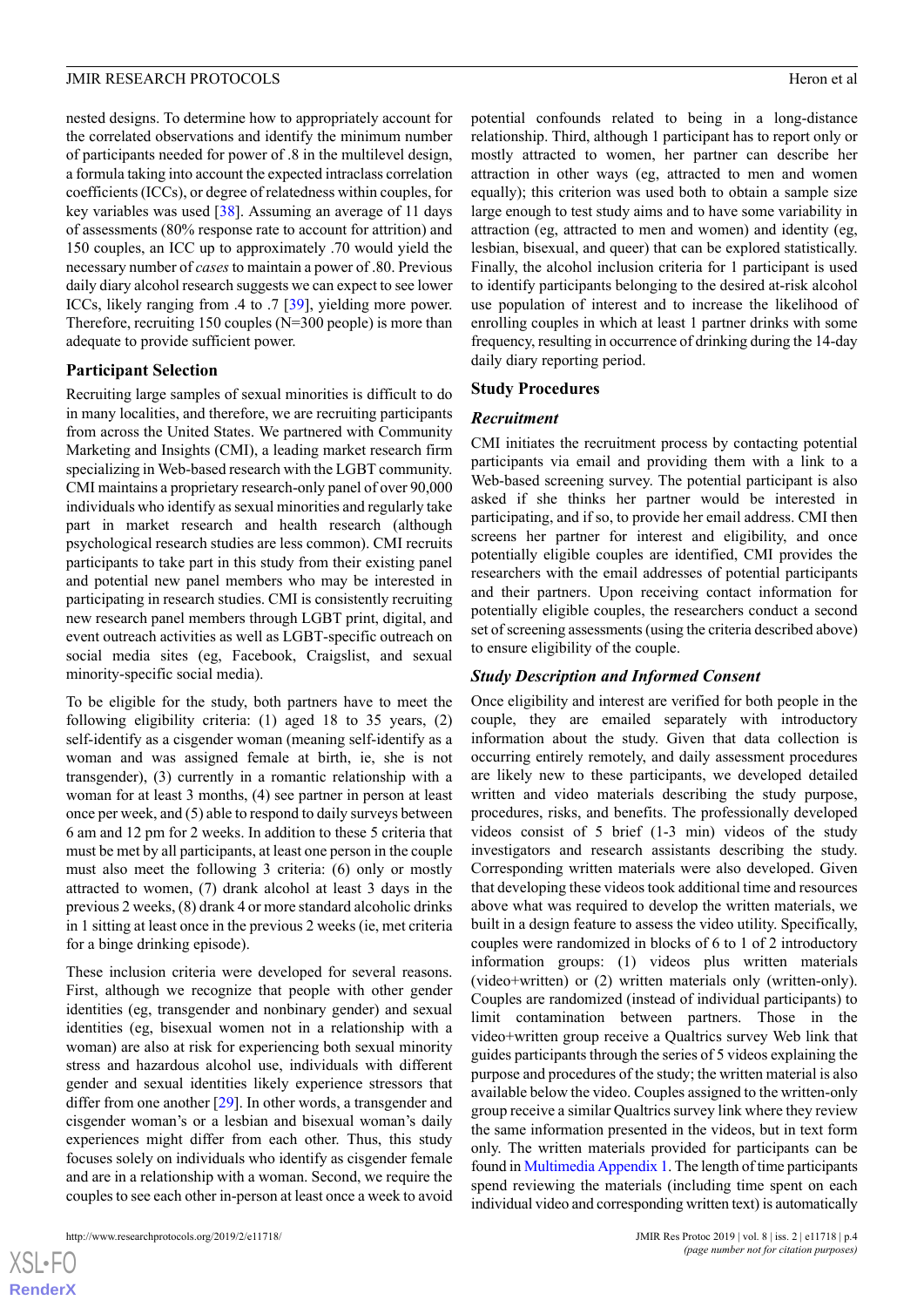tracked. Immediately after reviewing the study information, participants are presented with the informed consent document. If participants do not consent within 2 to 3 days of the initial email, they are sent 2 additional email reminders (approximately 2-3 days apart) regarding the study and consent procedures. Both women in the couple must provide consent before either can begin the study.

#### *Baseline Survey*

After both members of the couple provide consent, the couple is enrolled in the study. At that time, each participant receives an email via Qualtrics with an individual link to her baseline survey. The survey takes approximately 30 min to complete. In the email, participants are asked to complete the baseline survey within 3 days. Similar to the consent procedures, if participants do not complete the baseline survey within 2 to 3 days, 2 email reminders are sent approximately 2 to 3 days apart. Both members of the couple must complete the baseline survey to move on to the daily survey. If only 1 partner completes the baseline survey and her partner does not, she is thanked, compensated for completing the baseline survey, and informed that her participation is complete (without being told her partner did not complete the baseline survey).

#### *Daily Surveys*

Once both members of the couple complete the baseline survey, they are notified separately via email of the starting date of the daily survey (which ideally occurs the day after they complete the baseline survey). Each person in the couple is sent separate automated emails through the Qualtrics survey system, with an individual link to their brief daily survey each morning at 6:00 am for the following 14 days. We selected a 14-day assessment period based on research demonstrating daily sexual minority stressors [\[40](#page-14-4),[41\]](#page-14-5) and alcohol use [[17,](#page-13-5)[42](#page-14-6)] occur over this length of time as well as our screening criteria requiring binge drinking (in at least 1 partner) during the previous 2 weeks. Thus, using a 14-day daily assessment period should appropriately balance both participants' burdens while ensuring the study is of sufficient duration to capture the experiences and behaviors of interest in daily life. Each daily survey takes approximately 5 min to complete. Participants are instructed to complete the survey independently from their partner using their own personal computer, tablet, or mobile device by 12:00 pm each day. The participants receive a reminder email after 2 consecutive days of missing or incomplete surveys.

Consistent with other daily diary studies of alcohol use [\[43](#page-14-7),[44\]](#page-14-8), we elected to have participants complete surveys each morning (about the previous day) instead of at the end of the day (about that day) because our primary research questions of interest were regarding alcohol use, and end of day surveys could present 3 concerns. First, we were concerned we could *miss* reports of drinking if participants elected to complete the survey in the evening before drinking (or before they finished drinking). Second, some of our questions were regarding alcohol use consequences, and some consequences (eg, being hungover)

may not emerge until many hours after drinking stops. Third, on days when participants were drinking, if we asked them to complete a survey in the evening, we were concerned they could be intoxicated while completing the daily survey. We realize that by asking participants to report on their previous day each morning (vs current day each evening) requires some additional retrospection; however, given the focus on alcohol use in this study, any concerns regarding additional retrospective bias were outweighed by the alcohol-related concerns noted above.

## *End of Study Survey*

On the day after the final daily survey, participants receive an email with a link to take a survey specifically designed for this study about their reactions as a study participant. Additional details regarding this measure can be found in the Measures section.

#### *Compensation*

Participants and their partners each receive US \$25 for completing the baseline survey and US \$3 each for each daily survey, with a US \$10 bonus for completing at least 80% of the daily surveys (ie, more than 11 days). Thus, each participant can earn a maximum of US \$77 via their choice of check or gift card.

#### **Measures**

All measures included in the baseline survey are described in [Table 1](#page-7-0). The measures are organized by those designed to test the primary study aims described above and secondary measures that will supplement testing of the primary aims. For each measure, we provide a brief description of the construct assessed. In addition, several modifications to measures were made and are worth noting. First, most measures in the baseline survey referencing a specific time frame were adapted to 3 months to be consistent throughout the survey and ensure we could examine these constructs during similar time periods. The time frames of the following measures were *not* adapted: the Conflict Tactics Scale [[45\]](#page-14-9), the Psychological Maltreatment of Women Inventory [[46\]](#page-14-10), the physical health questions Short Form-20 [[47\]](#page-14-11), the Daily Heterosexist Experience Questionnaire [[48\]](#page-14-12), and the Modified Eating Disorder Examination Questionnaire [[49](#page-14-13)[,50](#page-14-14)]. These measures were not changed to a 3-month time frame because their original time frames (eg, last year and last month) were more appropriate for addressing the study aims. Second, changes were made to several of the measures to be appropriate for same-sex female couples. These adaptions included changing male or gender-neutral pronouns to female pronouns and modifying sexual behavior items that require male partners. Finally, because of the length of the baseline survey, attention check items were added to ensure that participants are paying attention and selecting their answers carefully. Attention check items are included as items in some of the longer measures as well as stand-alone questions. Rationale for inclusion of these items is discussed in more detail in the Discussion section below.

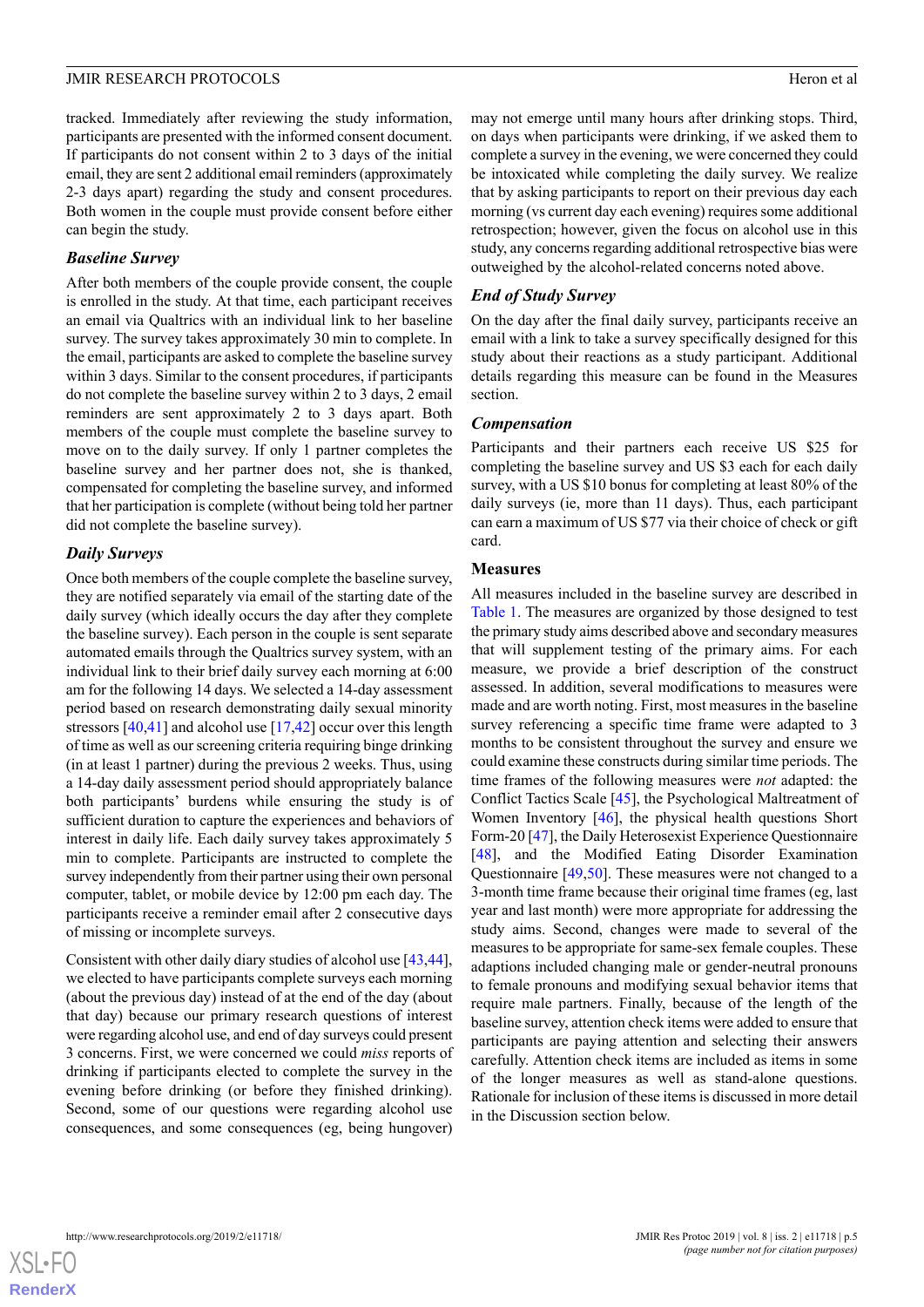## **JMIR RESEARCH PROTOCOLS** Heron et al.

<span id="page-7-0"></span>**Table 1.** Baseline measures.

| Construct and description      |                                                                                                                                       | Measure name                                                                                                                                      |
|--------------------------------|---------------------------------------------------------------------------------------------------------------------------------------|---------------------------------------------------------------------------------------------------------------------------------------------------|
| <b>Demographic information</b> |                                                                                                                                       |                                                                                                                                                   |
| Person                         | Age, ethnicity, race, sexual orientation (identity, attrac-<br>tion, and behavior), gender, height, and weight                        | Developed for this study                                                                                                                          |
| Relationship                   | Status, length, and living situation                                                                                                  | Developed for this study                                                                                                                          |
| Context                        | Employment status, education, income, and residence                                                                                   | Developed for this study                                                                                                                          |
| <b>Primary measures</b>        |                                                                                                                                       |                                                                                                                                                   |
| Relationship functioning       | Psychological and physical violence toward or from a<br>partner                                                                       | Conflict Tactics Scale (CTS2)—physical assault and<br>sexual coercion subscales (modified to be appropriate<br>for same-sex relationships) $[45]$ |
|                                | Maltreatment in an intimate relationship (emotional/ver-<br>bal and domination/isolation)                                             | Psychological Maltreatment of Women Inventory-short<br>version $[46]$                                                                             |
|                                | Satisfaction with the relationship and perceptions about<br>partners' satisfaction, commitment, and security with<br>the relationship | No scale name $[51]$                                                                                                                              |
|                                | Report of partners' behavior (hostile, jealous, and emo-<br>tionally supportive)                                                      | Reports of partners' behavior [51]                                                                                                                |
|                                | Commitment to romantic relationship                                                                                                   | Commitment subscale from the Investment Model [52]                                                                                                |
|                                | Feelings of jealousy toward romantic partner                                                                                          | Multidimensional Jealousy Scale-cognitive subscale<br>$[53]$                                                                                      |
|                                | Anxious expectations of potential rejection from others,<br>generally                                                                 | Adult Rejection Sensitivity Questionnaire [54]                                                                                                    |
| Alcohol use                    | Identification of at-risk drinkers (hazardous alcohol use,<br>dependence symptoms, and harmful alcohol use)                           | Alcohol Use Disorders Identification Test [55]                                                                                                    |
|                                | Typical weekly alcohol consumption                                                                                                    | Daily Drinking Questionnaire [56]                                                                                                                 |
|                                | Importance of certain reasons in someone's decision not<br>to drink                                                                   | Reasons for Not Drinking [57]                                                                                                                     |
|                                | Alcohol consequences experienced by young adult<br>drinkers                                                                           | Brief Young Adult Alcohol Consequences Questionnaire<br>$[58]$                                                                                    |
|                                | Drinking behavior related to partner interaction                                                                                      | Partner drinking questions [59]                                                                                                                   |
|                                | Drinking motives (social, coping, enhancement, and<br>conformity)                                                                     | Drinking Motives Questionnaire [60]                                                                                                               |
| Sexual minority stress         | Sexual minority identity and psychosocial functioning                                                                                 | Lesbian, Gay, Bisexual Identity Scale [61]                                                                                                        |
|                                | Openness about sexual identity and orientation                                                                                        | Single item openness question $\lceil 62 \rceil$                                                                                                  |
|                                | Anxious expectations of potential rejection from others<br>as a result of sexual minority identity                                    | Sexual Minority Women Rejection Sensitivity [63]                                                                                                  |
|                                | Experiences of sexual stigma                                                                                                          | Daily Heterosexist Experiences Questionnaire-all<br>subscales except parenting and HIV/AIDS [48]                                                  |
| Social support and resilience  | Support from family, friends, and significant others                                                                                  | Multidimensional Scale of Perceived Social Support<br>$[64]$                                                                                      |
|                                | Ability to recover from stress or "bounce back"                                                                                       | Brief Resilience Scale [65]                                                                                                                       |
| <b>Secondary measures</b>      |                                                                                                                                       |                                                                                                                                                   |
| Physical health                | General health, bodily pain, and activity limitations                                                                                 | 20-Item Short Form Survey Instrument [47]                                                                                                         |
| Mental health                  | Aggression (physical aggression, verbal aggression,<br>anger, and hostility)                                                          | Buss-Perry Aggression Questionnaire Short Form [66]                                                                                               |
|                                | Psychological distress and well-being (anxiety, depres-<br>sion, behavioral control, and positive affect)                             | Mental Health Inventory [67]                                                                                                                      |
|                                | Suicidal behaviors and thoughts                                                                                                       | Inventory of Depression and Anxiety Symptoms-Suici-<br>dality Subscale [68]                                                                       |
| Family                         | Exposure to interparental violence                                                                                                    | Items adapted from CTS2 [45]                                                                                                                      |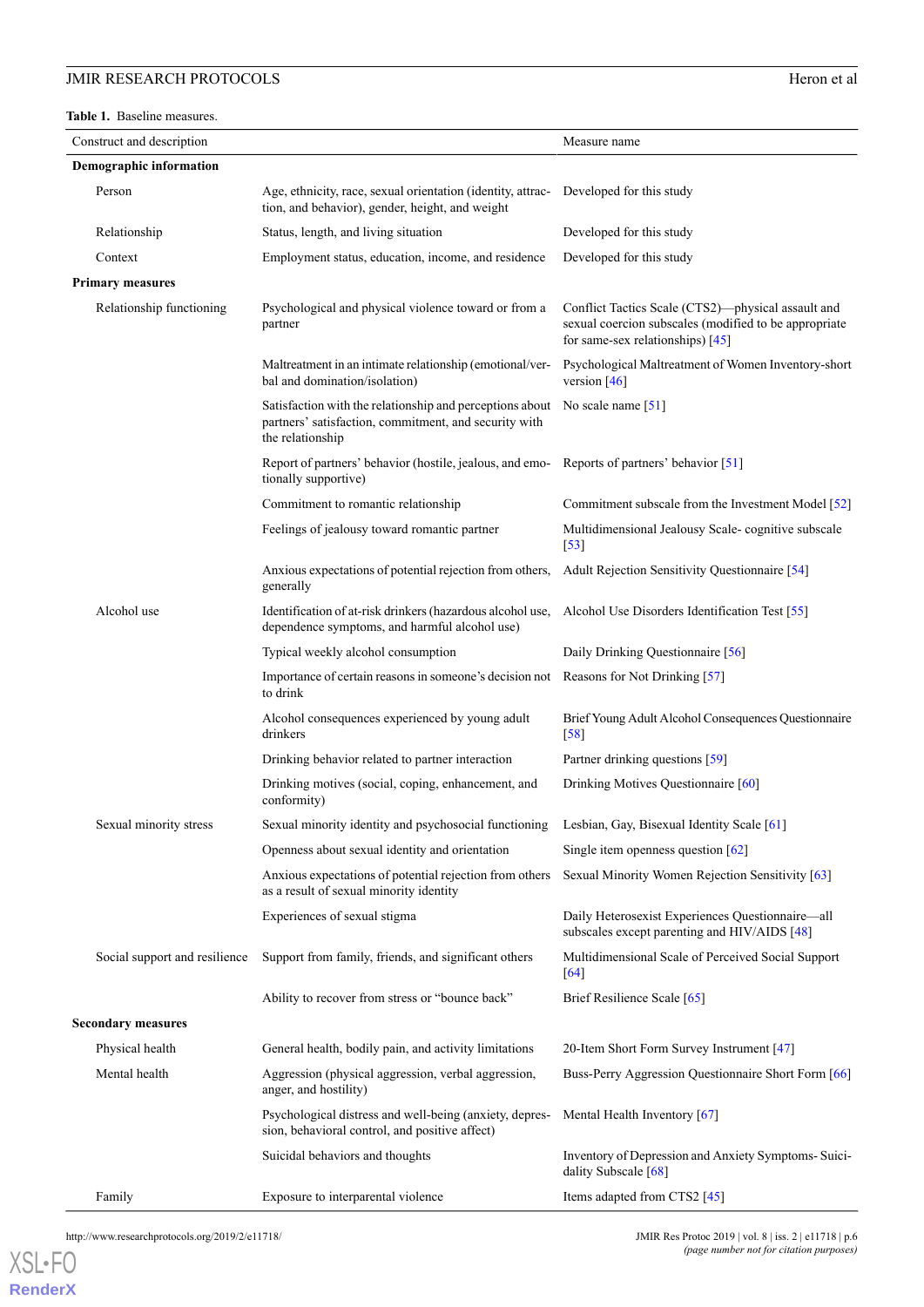| Construct and description |                                                                                                                                | Measure name                                                   |
|---------------------------|--------------------------------------------------------------------------------------------------------------------------------|----------------------------------------------------------------|
| Drug use                  | History of marijuana use and form of ingestion                                                                                 | Marijuana use $[69]$                                           |
| Disordered eating         | Eating pathology (body dissatisfaction, binge eating,<br>cognitive restraint, purging, restricting, and excessive<br>exercise) | Eating Pathology Symptoms Inventory [70,71]                    |
|                           | Diagnostic criteria for eating disorder behaviors                                                                              | Modified Eating Disorder Examination Questionnaire<br>[49, 50] |

The daily survey measures are described in [Table 2](#page-9-0) and are similarly organized by primary and secondary constructs of interest. Most of the primary and secondary measures included in the daily survey were adapted from existing daily diary or ecological momentary assessment (EMA) studies or were developed for this study to assess daily behaviors, particularly drinking behaviors and sexual minority stressors. Of note, when adapting items from existing scales, for example, to assess daily sexual minority stressors, we selected and edited items to be appropriate for a daily time frame (ie, would vary day-to-day). To balance the survey length on days when a participant did not drink or interact with her partner, filler items regarding media use, time management, and general social interactions were developed and are administered on nondrinking and noninteraction days. Finally, the format of the survey was optimized for mobile delivery. For example, visual analog slider scales are used instead of matrix tables in some cases so that all response options are visible to the participant when using a smaller screen (eg, on a smartphone). Additional details regarding the daily survey measures can be found in [Table 2](#page-9-0), and all daily survey items can be found in [Multimedia Appendix](#page-12-11) [2.](#page-12-11)

The end-of-study survey contains questions concerning whether the participant believed her experiences were captured by the questions asked (eg, "While answering questions related to your gender and/or sexual identity, did you think that the questions you answered were inclusive of the way you describe yourself?") as well as what was her preferred method of accessing the survey materials (ie, computer, tablet, or smartphone). Participants are also asked about their motivation to improve their health and whether they would be comfortable using mobile technology

to monitor their physical and mental health. Survey items are included in [Multimedia Appendix 3](#page-12-12). The feedback gathered from the end-of-study survey will be used to gauge the participant experience in this study as well as provide an opportunity to improve future studies and survey materials.

## **Data Analysis Plan**

The data being collected in this study are inherently multilevel in nature, with days (level 1) nested within individuals (level 2) nested within couples (level 3). In addition, our research questions incorporate aspects of mediation and moderated mediation. As such, we will utilize an approach that combines multilevel modeling (MLM) [[86,](#page-15-11)[87](#page-16-0)] with mediation pathways available through structural equation modeling. This combined approach, multilevel structural equation modeling (MSEM) [[88\]](#page-16-1), allows for bootstrapping of the models, which can accommodate non-normal underlying distributions, particularly relevant for alcohol use outcomes and indirect effects [[89](#page-16-2)[,90](#page-16-3)] such as those incorporated in our proposed models. Regarding missing data, like MLM, MSEM is robust to missing data (eg, skipped observations). In addition, analyses will be conducted in Mplus [\[91](#page-16-4)] using maximum likelihood estimation, which allows for the estimation of parameters using all available cases (ie, no listwise deletion for missing variables within a time point). Participants with complete data will be compared with participants with missing data to identify potential attrition biases, and significant predictors will be included as covariates in all subsequent analyses. The MSEM approach allows for the simultaneous examination of level 1 (daily variation), level 2 (person-specific levels), and level 3 (couple factor) associations among variables, including moderating effects that strengthen or weaken those associations.

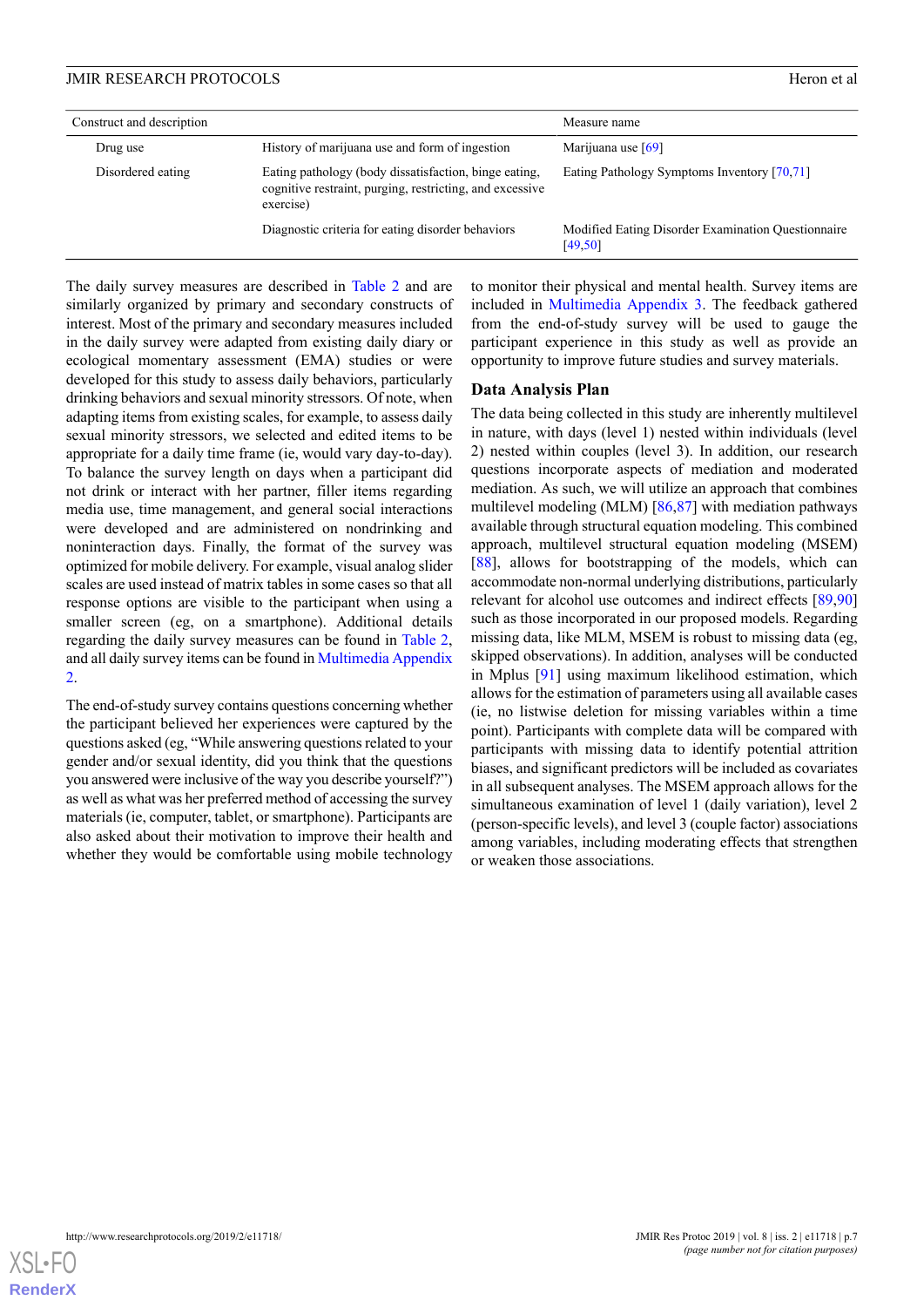## **JMIR RESEARCH PROTOCOLS** Heron et al.

<span id="page-9-0"></span>**Table 2.** Daily measures.

| Construct                            | Description                                                                  | Measure name and/or reference                                                                                                                    |
|--------------------------------------|------------------------------------------------------------------------------|--------------------------------------------------------------------------------------------------------------------------------------------------|
| <b>Primary measures</b>              |                                                                              |                                                                                                                                                  |
|                                      | Daily relationship functioning Relationship quality and satisfaction         | Items adapted from the Daily Positive Relationship<br>Quality Composite [72,73]                                                                  |
|                                      | Intimacy and conflict                                                        | Items adapted [74]                                                                                                                               |
|                                      | Positive and negative partner behaviors                                      | Items adapted from the Interpersonal Qualities Scale<br>$\lceil 75 \rceil$                                                                       |
|                                      | Partner aggression                                                           | Items adapted [76]                                                                                                                               |
| Daily alcohol use                    | Quantity, duration, interactions, and location                               | Items developed for the study to assess daily drinking<br>behaviors                                                                              |
|                                      | Daily alcohol consequences                                                   | Items adapted from the Brief Young Adult Conse-<br>quences Questionnaire for daily administration [77]                                           |
|                                      | Drinking motives (social, coping, enhancement, and<br>conformity)            | Items adapted from the Drinking Motives Question-<br>naire-social, enhancement, and conformity were<br>combined to a single item per factor [60] |
|                                      | Nondrinking questions                                                        | Items developed for the study to balance drinking<br>questions                                                                                   |
|                                      | Daily-level reasons for not drinking                                         | Items adapted for the daily level from the Reasons for<br>Not Drinking [78]                                                                      |
|                                      | Drinking intentions                                                          | Item developed for the study to assess drinking likeli-<br>hood in the next 24 hours                                                             |
|                                      | Partner drinking                                                             | Items developed for the study to assess partner drinking                                                                                         |
| Daily sexual minority stres-<br>sors | Daily sexual minority stressors                                              | Lesbian Women's Daily Sexual Minority Stressors Scale<br>$[41]$                                                                                  |
|                                      | Sexual minority discrimination                                               | Items adapted from the Heterosexist Harassment, Rejec-<br>tion, and Discrimination Scale [79]                                                    |
|                                      | Sexual identity concealment                                                  | Items adapted from the Nebraska Outness Scale [80]                                                                                               |
| Affect                               | Positive and negative affect                                                 | Items adapted from different versions of the Positive<br>and Negative Affect Schedule                                                            |
| <b>Secondary measures</b>            |                                                                              |                                                                                                                                                  |
| Drug use                             | Smoking and marijuana use                                                    | Items adapted [69]                                                                                                                               |
| Eating and body image                | Disordered eating                                                            | Items adapted from the Eating Attitudes Test [81] and<br>the Eating Disorder Examination Questionnaire [49,50]                                   |
|                                      | Body dissatisfaction                                                         | Items developed to assess current satisfaction with body                                                                                         |
| General stress and coping            | Stressful or unpleasant experiences                                          | Items adapted from the Daily Inventory of Stressful<br>Events $[82]$                                                                             |
| Physical activity                    | Sitting, walking, moderate activities, and vigorous activ-<br>ities          | Items adapted from the International Physical Activity<br>Questionnaire [83]                                                                     |
| About the survey                     | Location of survey completion, type of device used, and<br>perceived privacy | Items developed for the study to improve future research                                                                                         |
| <b>Filler</b> items                  |                                                                              |                                                                                                                                                  |
| General social interactions          | Importance and pleasantness of social interactions                           | Items developed for the study to balance questions about<br>partner interactions                                                                 |
|                                      | Positive social exchanges                                                    | Items adapted from the Daily Social Exchanges Check-<br>list $[84]$                                                                              |
| Media use                            | Television, internet, and social media use                                   | Items developed for the study to balance drinking<br>questions                                                                                   |
| Time management                      | Short-range planning and time attitudes                                      | Items adapted from the Time-Management Question-<br>naire $[85]$                                                                                 |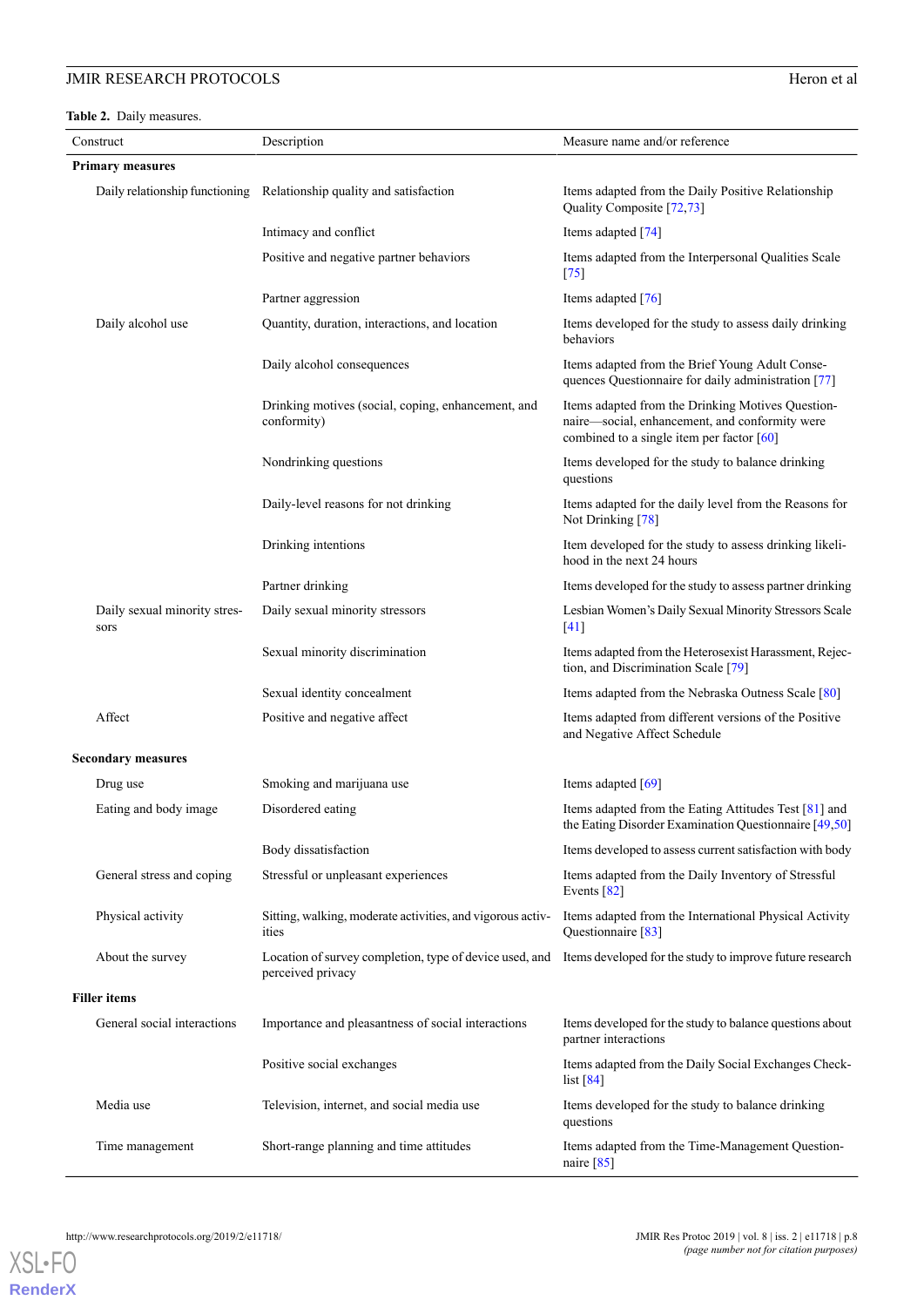## *Results*

To date, 228 women (114 couples) have been successfully screened and been identified as eligible to participate in the study. Of these eligible women, 208 women (104 couples) have consented to participate and, thus, have been enrolled in the study. During the consent process, to date we have had to send reminder emails about consenting to 26% of women (59/228); 49 of these 59 women (83%) completed the consent within several days of the email reminder. A total of 6 participants discontinued participation after beginning the study but before the 14-day daily diary surveys. Of the remaining 202 participants, 44 are actively completing the daily surveys, and 164 have completed the study. Of those participants who have completed the study, compliance with the daily diaries has been excellent; on average, participants have completed 92% of the surveys (or 13 of 14 days). In reviewing the distribution of compliance rates by participants, nearly all participants (97.6%, 160/164) have completed at least half of the daily surveys. Data collection and enrollment is ongoing and expected to conclude in fall 2018.

## *Discussion*

Drawing from the literatures on sexual minority specific processes (eg, sexual minority stress) and general processes (negative affect and relationship factors), the primary objective of Project Relate is to increase our understanding of betweenand within-person processes underlying hazardous drinking in the understudied, at-risk population of SMW. A daily diary methodology is being used to gain insight into the affective, behavioral, and relationship experiences of female same-sex couples working toward the goal of reducing health disparities and improving the health of SMW.

## **Methodological Challenges and Considerations**

Recruitment of couples into research endeavors is always a challenge, and recruiting same-sex couples creates additional challenges. Consequently, we devoted substantial effort to develop and refine processes for participant recruitment and retention. Below, we discuss the challenges faced when designing and implementing Project Relate.

## *Participant Recruitment Decisions and Issues*

Several challenges emerged when designing and implementing this study regarding identifying and enrolling participants. First, working with a market research firm to recruit has advantages but also presents challenges. CMI has a large SMW panel who regularly complete Web-based surveys and access to other recruitment resources. The CMI employees are knowledgeable about best practices for Web-based recruitment and survey completion and contribute important ideas to assist with recruitment and retention of participants (eg, length of survey, compensation, and phrasing). At the same time, because CMI does relatively less social science research (compared with traditional market research for products), it was necessary to figure out how to "speak the same language" so that we could be faithful to the best social science practices (eg, measurement fidelity and human subjects' protections). For this study, CMI

is recruiting both through their proprietary panel of individuals who identify as LGBT and through digital and event outreach activities, including on social media sites such as Facebook, Craigslist, and sexual minority-specific sites. By using multiple recruitment sources, it is our goal to recruit a sample of SMW who are diverse in terms of their race/ethnicity and in other ways (eg, education and socioeconomic status). However, it is already a challenge to recruit young sexual minorities for research studies, and therefore, we recognize that to recruit a sufficient sample, it is possible that our sample will be limited in demographic characteristics.

Second, early in the study recruitment process, we observed a trend in the way in which young SMW label their sexual identity, which seemed to suggest that they were not identifying as lesbian as frequently as we had expected. In consultation with CMI, we learned that younger SMW whose attraction and behavior are consistent with the traditional definition of the "lesbian" label (ie, attracted to women or romantically involved with women) are either choosing to identify in other ways (eg, queer or pansexual) or are resisting labels altogether. Our initial planned inclusion criteria required at least 1 partner to identify as lesbian, but as a result of this consultation with CMI as well as internal discussions among our investigators, within the first month of recruitment, we changed this inclusionary criterion to "only or mostly attracted to women" described in the Methods section above. As researchers, our drive toward internal validity encourages us to recruit a homogeneous sample of 1 type of SMW (ie, lesbian women) that we can describe clearly; however, this group may not accurately represent the larger population of SMW, which is quite heterogeneous. This issue of how to appropriately define and describe sexual minority individuals is not new [\[92](#page-16-5)[-94](#page-16-6)] and will likely continue to be a challenge for researchers as labels evolve over time and is something we will continue to attend to when designing future studies in this line of work.

Third, given that we are recruiting couples, we were very intentional in our protocol design regarding how and when we contacted participants to ensure privacy, confidentiality, and data fidelity. For example, when communicating with participants, we always contact individuals, never both people in the couple together (eg, in the same email). It is important that no participant feels coerced to participate because of her partner's interest in the project. However, given this is a study of couples, both partners have to consent and complete the baseline survey before continuing in the study and must begin the daily diaries on the same day. In the rare instances when 1 partner does not wish to continue, we thank the other partner for her participation and compensate her for the portions of the study she completed but do not mention her partner's noncompliance. In addition, to try to ensure we are getting independent responses from each participant, in all of our enrollment materials, we instructed participants not to complete the surveys together; we send them individualized survey links daily, and at the end of the daily survey, we enquire about the level of privacy each individual had when completing the survey. These privacy and data fidelity challenges are not unique to studies with sexual minorities but are experienced by researchers studying couples, and the concerns about collecting independent

 $XS$  • FC **[RenderX](http://www.renderx.com/)**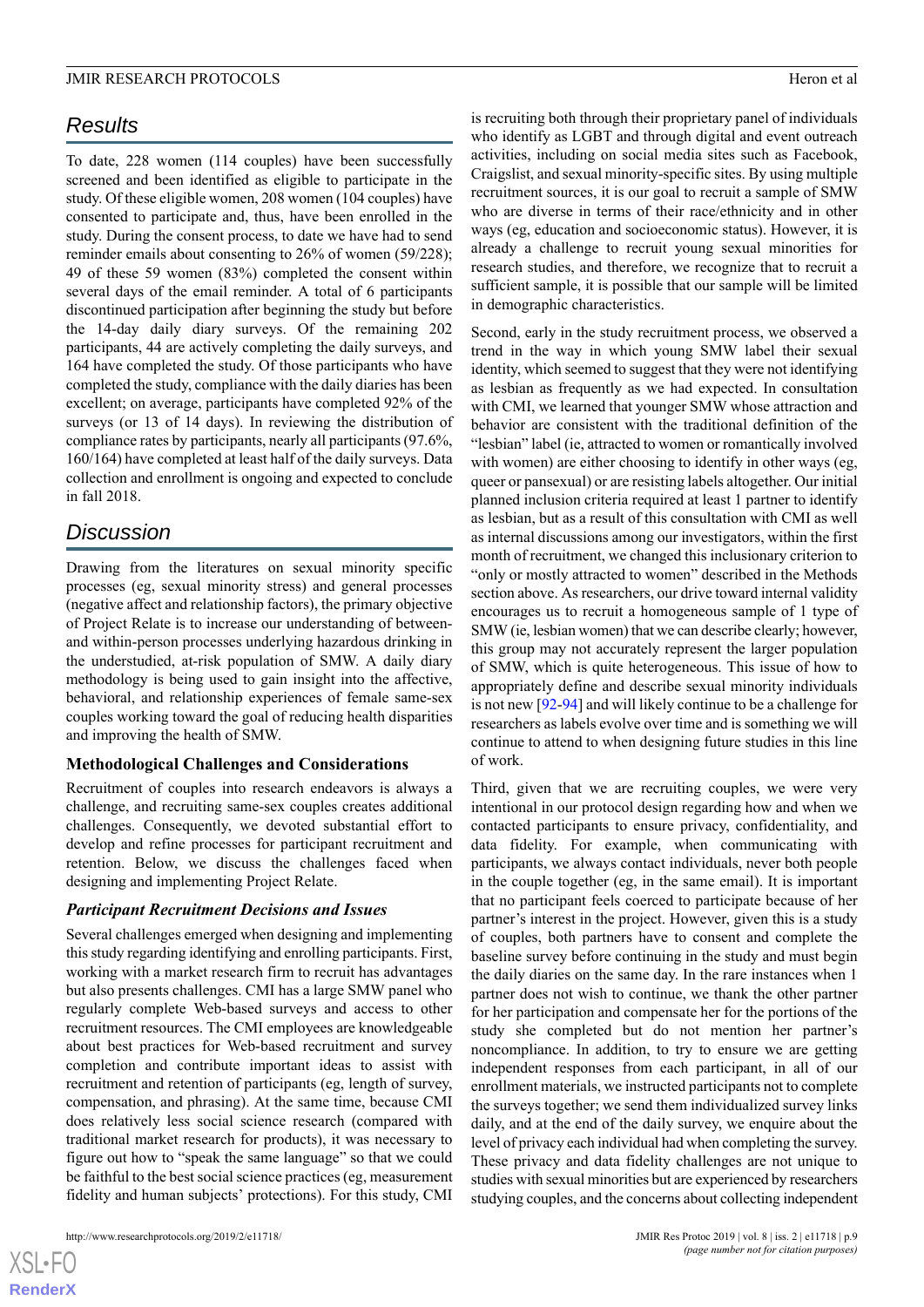reports are likely more apparent in daily diary or EMA studies because of the frequent, repeated assessments in daily life.

#### *Informational and Training Videos*

To our knowledge, this study is one of the first to recruit same-sex couples for a completely remote Web-based daily diary collections, and thus, we decided to develop a series of videos to explain the research. To evaluate the efficacy of these videos, couples were randomized to either a written-only or a video+written group to examine whether the videos improve recruitment, attrition, and/or compliance. The videos are considered part of the informed consent process and, thus, are presented before the consent form, allowing us to examine whether consent rates, study attrition, and compliance with the study protocol differ by group. Evaluating the added utility (or lack thereof) of the video instructions for participants in this way can help to inform the design of future daily diary or EMA studies that use remote data collection methods with young adult participants.

#### *Inclusion of Attention Check Items*

As this project relies completely on remote Web-based data collection, we were concerned that for the longer baseline survey, participants could begin to respond randomly, without fully reading each question. To attempt to identify if this is occurring, in the baseline survey, we included a series of attention check items, sometimes called "instructional manipulation checks" [[95\]](#page-16-7). These are items embedded in the larger survey with instructions to select a particular answer (eg, "Please choose 'Frequently'") or questions that have factual answers (eg, "Which of the following is the largest number?") and are similar in format to other items in the survey. The attention checks are only included in the baseline survey, given its length (approximately 30 min). The daily surveys are much shorter (approximately 5 min), so we are less concerned about maintaining attention, and instead worried that including attention check items every day could be excessively burdensome and irritating for participants.

Research shows that including participants who fail attention checks leads to reduced power to detect study aims [[95\]](#page-16-7). Although some have questioned if the inclusion of attention checks can adversely affect scale validity, recent studies have shown that they do not  $[96,97]$  $[96,97]$  $[96,97]$  $[96,97]$ , and in fact, the inclusion of attention checks can improve performance on subsequent survey items [\[98](#page-16-10)]. For this study, we are not interested in eliminating participants who are inattentive but rather helping them to become attentive. Thus, we introduce to participants in the survey instructions (and videos) that these attention checks are embedded to help maintain their attention. Moreover, after failing an attention check, the survey automatically provides feedback stating that we detected the participant was not fully reading the instructions and asking her to respond again. This feedback is repeated as necessary until she answers correctly. This type of real-time feedback on attention checks has been shown to improve subsequent performance [\[95](#page-16-7)].

## **Future Research Areas**

EMA studies of health behaviors [[99\]](#page-16-11), as well as EMA studies conducted in the context of couples or families (eg, in which more than one person in a couple/family reports EMA data) [[100\]](#page-16-12), are rapidly increasing in popularity because they can examine more nuanced associations that consider individual, dyadic, and contextual variables that may influence behavior within people and couples over time. Despite growing interest in daily health factors and related stressors such as minority stress and alcohol use, research on daily experiences of sexual minority individuals lags far behind [[101\]](#page-16-13). There are 2 important challenges that researchers are facing when conducting this work. First, as has been discussed at length elsewhere with respect to health behavior theories [[102\]](#page-16-14), existing theories may need to be refined or redeveloped to be able to guide our understanding of within-person processes that occur over relatively short time frames (eg, minutes, days, and weeks). Minority stress theories, including those that guided the development of Project Relate [\[8](#page-12-7)[,9](#page-12-6)] at times, suggest predictions that involve within-person processes that may occur over short time frames but have largely been tested using cross-sectional designs (testing between-person processes) or traditional longitudinal designs (testing longer-term within-person processes). Project Relate is designed such that it will be able to test aspects of minority stress theories and presents an opportunity to extend and refine these theories to further the understanding of within-person processes in daily life.

A second challenge we encountered when designing Project Relate is the relative lack of well-established, validated measures that are appropriate for daily assessments. In [Table 2](#page-9-0), we provide a description of where we adapted measures from, based on either previous daily diary research with heterosexual couples or from existing retrospective measures. Importantly for Project Relate, we were unable to identify a measure of sexual minority stress that was appropriate for daily administration and, thus, created a daily sexual minority stressor measure [[41\]](#page-14-5) to use in this study. The lack of validated measures that are appropriate for daily or EMA studies highlights the importance for future work in this area to create new measures.

At present, the ability to provide education, mental health counseling, and interventions that are optimally effective for SMW is limited by our lack of understanding of key variables to incorporate in these efforts. Furthermore, the limited data available about relationship factors and alcohol use among SMW are typically derived from 1 respondent who provides information about herself and her partner. To address this limitation, our approach requiring both partners to participate is generating higher quality data on both partners' affective, behavioral, and relationship experiences. In addition, we are including other variables both specific to SMW and heterosexual couples that may impact hazardous alcohol use. We believe it is critical to consider how couple-level dynamics/variables may impact hazardous alcohol use and related issues. In addition, we believe that understanding both daily and between-subjects' mechanisms that may increase risk for hazardous alcohol is critical as is identifying protective factors that may attenuate this risk. By testing an empirically informed model that articulates probable within- and between-person factors and relationship variables that increase hazardous alcohol use, we believe this work will provide a necessary intermediary step toward informing culturally tailored prevention and intervention

```
XS • FC
RenderX
```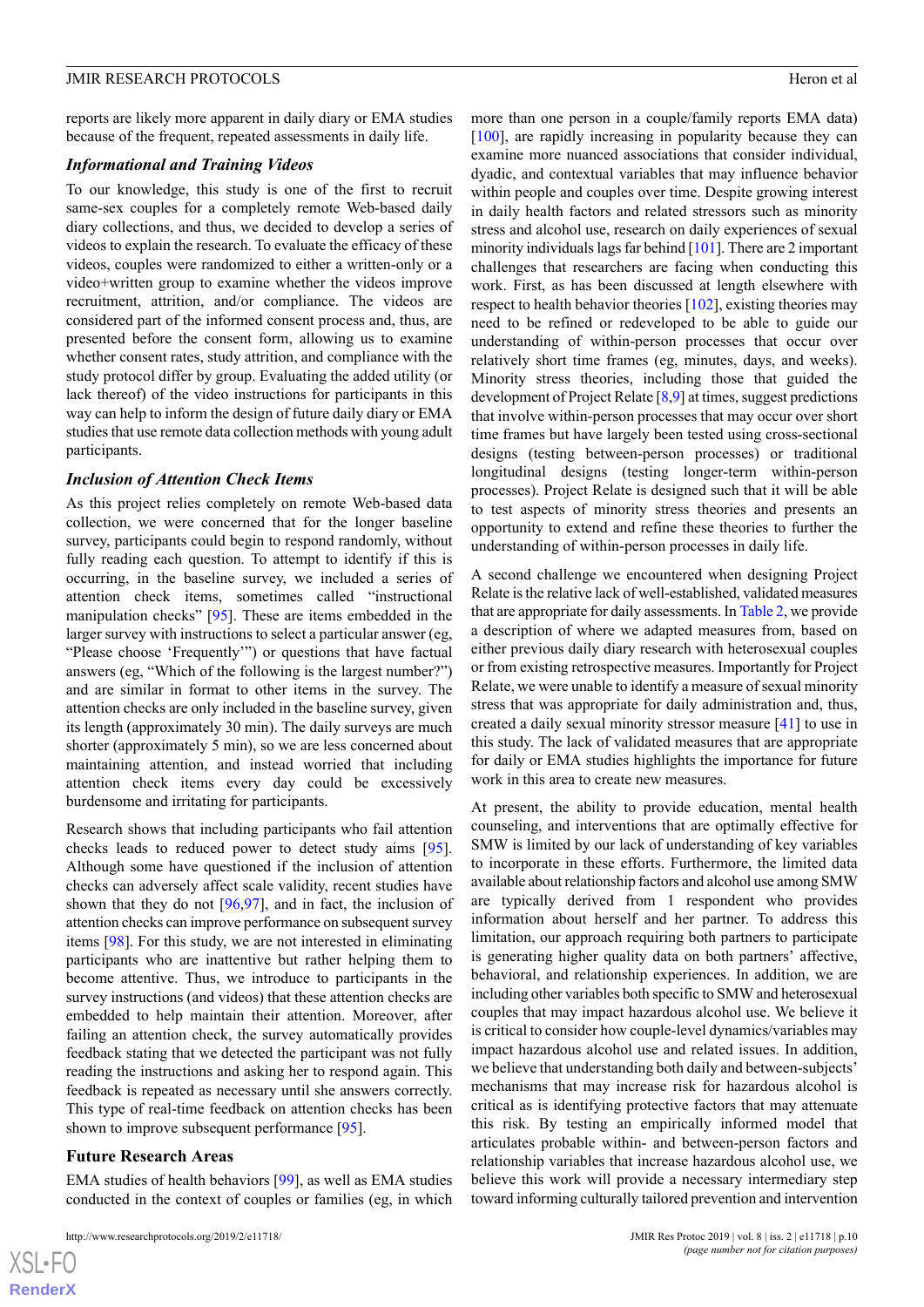studies for SMW and contribute to a goal of the Healthy People 2020 initiative to improve the health and well-being of SMW.

## **Acknowledgments**

Research reported in this publication was supported by the National Institute on Alcohol Abuse and Alcoholism of the *National* Institutes of Health under award number R15AA20424, and author ALB was supported by NIAAA award number K01 AA023849. The content is solely the responsibility of the authors and does not necessarily represent the official views of the National Institutes of Health.

## **Conflicts of Interest**

<span id="page-12-10"></span>None declared.

## **Multimedia Appendix 1**

Project Relate study introduction information for participants.

<span id="page-12-11"></span>[[PDF File \(Adobe PDF File\), 185KB](https://www.researchprotocols.org/article/downloadSuppFile/11718/87682) - [resprot\\_v8i2e11718\\_app1.pdf](https://www.researchprotocols.org/article/downloadSuppFile/11718/87682) ]

## **Multimedia Appendix 2**

Daily diary survey items.

<span id="page-12-12"></span>[[PDF File \(Adobe PDF File\), 174KB](https://www.researchprotocols.org/article/downloadSuppFile/11718/87683) - [resprot\\_v8i2e11718\\_app2.pdf](https://www.researchprotocols.org/article/downloadSuppFile/11718/87683) ]

## **Multimedia Appendix 3**

End of study survey items.

<span id="page-12-0"></span>[[PDF File \(Adobe PDF File\), 32KB](https://www.researchprotocols.org/article/downloadSuppFile/11718/87684) - [resprot\\_v8i2e11718\\_app3.pdf](https://www.researchprotocols.org/article/downloadSuppFile/11718/87684) ]

## <span id="page-12-1"></span>**References**

- 1. Office of Disease Prevention and Health Promotion. Lesbian, Gay, Bisexual and Transgender Health URL: [https://www.](https://www.healthypeople.gov/2020/topics-objectives/topic/lesbian-gay-bisexual-and-transgender-health?topicid=25) [healthypeople.gov/2020/topics-objectives/topic/lesbian-gay-bisexual-and-transgender-health?topicid=25](https://www.healthypeople.gov/2020/topics-objectives/topic/lesbian-gay-bisexual-and-transgender-health?topicid=25) [accessed 2018-10-18] [\[WebCite Cache ID 73GWdDSG4\]](http://www.webcitation.org/73GWdDSG4)
- <span id="page-12-9"></span><span id="page-12-2"></span>2. Green KE, Feinstein BA. Substance use in lesbian, gay, and bisexual populations: an update on empirical research and implications for treatment. Psychol Addict Behav 2012 Jun;26(2):265-278 [[FREE Full text](http://europepmc.org/abstract/MED/22061339)] [doi: [10.1037/a0025424](http://dx.doi.org/10.1037/a0025424)] [Medline: [22061339](http://www.ncbi.nlm.nih.gov/entrez/query.fcgi?cmd=Retrieve&db=PubMed&list_uids=22061339&dopt=Abstract)]
- <span id="page-12-3"></span>3. Hughes TL, Wilsnack SC, Szalacha LA, Johnson T, Bostwick WB, Seymour R, et al. Age and racial/ethnic differences in drinking and drinking-related problems in a community sample of lesbians. J Stud Alcohol 2006 Jul;67(4):579-590. [doi: [10.15288/jsa.2006.67.579](http://dx.doi.org/10.15288/jsa.2006.67.579)] [Medline: [16736078](http://www.ncbi.nlm.nih.gov/entrez/query.fcgi?cmd=Retrieve&db=PubMed&list_uids=16736078&dopt=Abstract)]
- <span id="page-12-4"></span>4. McCabe SE, Hughes TL, Bostwick WB, West BT, Boyd CJ. Sexual orientation, substance use behaviors and substance dependence in the United States. Addiction 2009 Aug;104(8):1333-1345 [\[FREE Full text\]](http://europepmc.org/abstract/MED/19438839) [doi: [10.1111/j.1360-0443.2009.02596.x\]](http://dx.doi.org/10.1111/j.1360-0443.2009.02596.x) [Medline: [19438839](http://www.ncbi.nlm.nih.gov/entrez/query.fcgi?cmd=Retrieve&db=PubMed&list_uids=19438839&dopt=Abstract)]
- <span id="page-12-7"></span><span id="page-12-5"></span>5. Drabble L, Midanik LT, Trocki K. Reports of alcohol consumption and alcohol-related problems among homosexual, bisexual and heterosexual respondents: results from the 2000 National Alcohol Survey. J Stud Alcohol 2005 Jan;66(1):111-120. [doi: [10.15288/jsa.2005.66.111](http://dx.doi.org/10.15288/jsa.2005.66.111)] [Medline: [15830911](http://www.ncbi.nlm.nih.gov/entrez/query.fcgi?cmd=Retrieve&db=PubMed&list_uids=15830911&dopt=Abstract)]
- <span id="page-12-6"></span>6. McCabe SE, Boyd C, Hughes T, d'Arcy H. Sexual identity and substance use among undergraduate students. Subst Abus 2003 Jun;24(2):77-91. [doi: [10.1023/A:1023768215020](http://dx.doi.org/10.1023/A:1023768215020)] [Medline: [12766375\]](http://www.ncbi.nlm.nih.gov/entrez/query.fcgi?cmd=Retrieve&db=PubMed&list_uids=12766375&dopt=Abstract)
- <span id="page-12-8"></span>7. Brooks V. Minority Stress and Lesbian Women. Lexington, MA: Lexington Books; 1981.
- 8. Hatzenbuehler ML. How does sexual minority stigma "get under the skin"? A psychological mediation framework. Psychol Bull 2009 Sep;135(5):707-730 [\[FREE Full text\]](http://europepmc.org/abstract/MED/19702379) [doi: [10.1037/a0016441\]](http://dx.doi.org/10.1037/a0016441) [Medline: [19702379](http://www.ncbi.nlm.nih.gov/entrez/query.fcgi?cmd=Retrieve&db=PubMed&list_uids=19702379&dopt=Abstract)]
- 9. Meyer IH. Prejudice, social stress, and mental health in lesbian, gay, and bisexual populations: conceptual issues and research evidence. Psychol Bull 2003 Sep;129(5):674-697 [[FREE Full text](http://europepmc.org/abstract/MED/12956539)] [doi: [10.1037/0033-2909.129.5.674](http://dx.doi.org/10.1037/0033-2909.129.5.674)] [Medline: [12956539](http://www.ncbi.nlm.nih.gov/entrez/query.fcgi?cmd=Retrieve&db=PubMed&list_uids=12956539&dopt=Abstract)]
- 10. Calhoun D, Mason T, Lewis R. Sexual minority stress and alcohol use: Drinking to cope as a response to stress. 2014 Presented at: 122nd American Psychological Association Annual Convention; August 7-10, 2014; Washington, DC.
- 11. Hatzenbuehler ML, Corbin WR, Fromme K. Discrimination and alcohol-related problems among college students: a prospective examination of mediating effects. Drug Alcohol Depend 2011 Jun 01;115(3):213-220 [\[FREE Full text\]](http://europepmc.org/abstract/MED/21145669) [doi: [10.1016/j.drugalcdep.2010.11.002\]](http://dx.doi.org/10.1016/j.drugalcdep.2010.11.002) [Medline: [21145669\]](http://www.ncbi.nlm.nih.gov/entrez/query.fcgi?cmd=Retrieve&db=PubMed&list_uids=21145669&dopt=Abstract)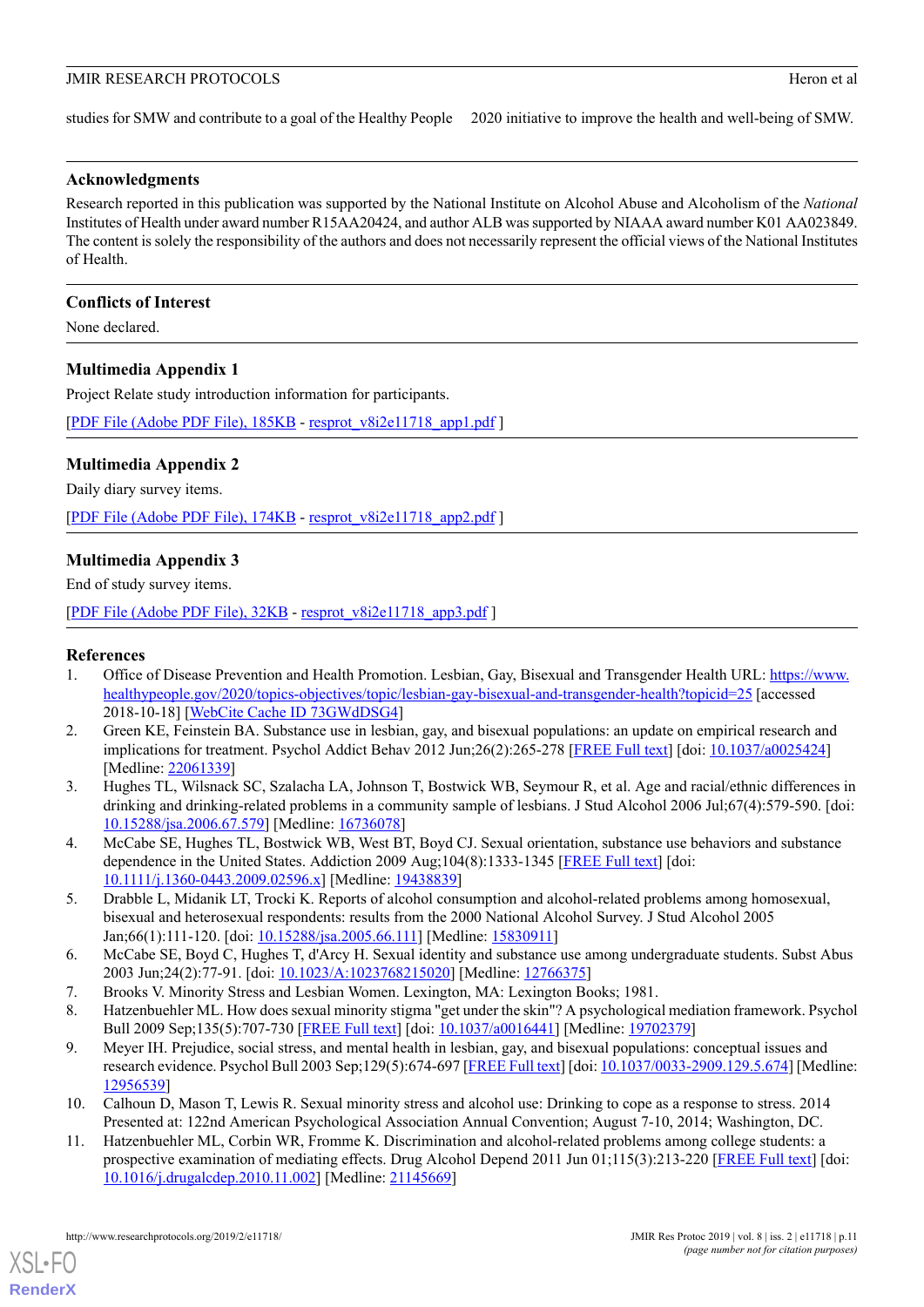- <span id="page-13-1"></span>12. Lehavot K, Simoni JM. The impact of minority stress on mental health and substance use among sexual minority women. J Consult Clin Psychol 2011 Apr;79(2):159-170 [\[FREE Full text\]](http://europepmc.org/abstract/MED/21341888) [doi: [10.1037/a0022839\]](http://dx.doi.org/10.1037/a0022839) [Medline: [21341888](http://www.ncbi.nlm.nih.gov/entrez/query.fcgi?cmd=Retrieve&db=PubMed&list_uids=21341888&dopt=Abstract)]
- <span id="page-13-2"></span><span id="page-13-0"></span>13. Lewis RJ, Winstead BA, Mason TB, Lau-Barraco C. Social factors linking stigma-related stress with alcohol use among lesbians. J Soc Issues 2017 Sep;73(3):545-562. [doi: [10.1111/josi.12231\]](http://dx.doi.org/10.1111/josi.12231) [Medline: [29269960\]](http://www.ncbi.nlm.nih.gov/entrez/query.fcgi?cmd=Retrieve&db=PubMed&list_uids=29269960&dopt=Abstract)
- <span id="page-13-3"></span>14. Pascoe EA, Smart Richman L. Perceived discrimination and health: a meta-analytic review. Psychol Bull 2009 Jul;135(4):531-554 [[FREE Full text](http://europepmc.org/abstract/MED/19586161)] [doi: [10.1037/a0016059\]](http://dx.doi.org/10.1037/a0016059) [Medline: [19586161\]](http://www.ncbi.nlm.nih.gov/entrez/query.fcgi?cmd=Retrieve&db=PubMed&list_uids=19586161&dopt=Abstract)
- 15. Feinstein BA, Newcomb ME. Event-level associations among drinking motives, alcohol consumption, and condomless anal sex in a sample of young men who have sex with men. AIDS Behav 2017 Jul;21(7):1904-1913 [\[FREE Full text](http://europepmc.org/abstract/MED/28251377)] [doi: [10.1007/s10461-017-1734-5\]](http://dx.doi.org/10.1007/s10461-017-1734-5) [Medline: [28251377](http://www.ncbi.nlm.nih.gov/entrez/query.fcgi?cmd=Retrieve&db=PubMed&list_uids=28251377&dopt=Abstract)]
- <span id="page-13-5"></span><span id="page-13-4"></span>16. Mereish EH, Kuerbis A, Morgenstern J. A daily diary study of stressful and positive events, alcohol use, and addiction severity among heavy drinking sexual minority men. Drug Alcohol Depend 2018 Dec 01;187:149-154. [doi: [10.1016/j.drugalcdep.2018.03.003\]](http://dx.doi.org/10.1016/j.drugalcdep.2018.03.003) [Medline: [29665493\]](http://www.ncbi.nlm.nih.gov/entrez/query.fcgi?cmd=Retrieve&db=PubMed&list_uids=29665493&dopt=Abstract)
- <span id="page-13-6"></span>17. Livingston NA, Flentje A, Heck NC, Szalda-Petree A, Cochran BN. Ecological momentary assessment of daily discrimination experiences and nicotine, alcohol, and drug use among sexual and gender minority individuals. J Consult Clin Psychol 2017 Dec;85(12):1131-1143 [\[FREE Full text\]](http://europepmc.org/abstract/MED/29189029) [doi: [10.1037/ccp0000252](http://dx.doi.org/10.1037/ccp0000252)] [Medline: [29189029\]](http://www.ncbi.nlm.nih.gov/entrez/query.fcgi?cmd=Retrieve&db=PubMed&list_uids=29189029&dopt=Abstract)
- <span id="page-13-7"></span>18. Fischer JL, Wiersma JD. Romantic relationships and alcohol use. Curr Drug Abuse Rev 2012 Jun;5(2):98-116. [doi: [10.2174/1874473711205020098](http://dx.doi.org/10.2174/1874473711205020098)] [Medline: [22455505](http://www.ncbi.nlm.nih.gov/entrez/query.fcgi?cmd=Retrieve&db=PubMed&list_uids=22455505&dopt=Abstract)]
- <span id="page-13-8"></span>19. Schilit R, Lie GY, Montagne M. Substance use as a correlate of violence in intimate lesbian relationships. J Homosex 1990 Aug 23;19(3):51-66. [doi: [10.1300/j082v19n03\\_03](http://dx.doi.org/10.1300/j082v19n03_03)]
- <span id="page-13-9"></span>20. Bimbi DS, Palmadessa NA, Parsons JT. Substance use and domestic violence among urban gays, lesbians and bisexuals. J LGBT Health Res 2007 Oct;3(2):1-7. [doi: [10.1300/J463v03n02\\_01](http://dx.doi.org/10.1300/J463v03n02_01)] [Medline: [19835036\]](http://www.ncbi.nlm.nih.gov/entrez/query.fcgi?cmd=Retrieve&db=PubMed&list_uids=19835036&dopt=Abstract)
- <span id="page-13-10"></span>21. Lewis RJ, Milletich RJ, Kelley ML, Woody A. Minority stress, substance use, and intimate partner violence among sexual minority women. Aggress Violent Behav 2012 May;17(3):247-256. [doi: [10.1016/j.avb.2012.02.004](http://dx.doi.org/10.1016/j.avb.2012.02.004)]
- <span id="page-13-11"></span>22. Lewis RJ, Padilla MA, Milletich RJ, Kelley ML, Winstead BA, Lau-Barraco C, et al. Emotional distress, alcohol use, and bidirectional partner violence among lesbian women. Violence Against Women 2015 Aug;21(8):917-938 [[FREE Full text](http://europepmc.org/abstract/MED/26062874)] [doi: [10.1177/1077801215589375\]](http://dx.doi.org/10.1177/1077801215589375) [Medline: [26062874](http://www.ncbi.nlm.nih.gov/entrez/query.fcgi?cmd=Retrieve&db=PubMed&list_uids=26062874&dopt=Abstract)]
- <span id="page-13-12"></span>23. Lewis RJ, Mason TB, Winstead BA, Kelley ML. Empirical investigation of a model of sexual minority specific and general risk factors for intimate partner violence among lesbian women. Psychol Violence 2017 Jan;7(1):110-119 [[FREE Full text](http://europepmc.org/abstract/MED/28239508)] [doi: [10.1037/vio0000036\]](http://dx.doi.org/10.1037/vio0000036) [Medline: [28239508\]](http://www.ncbi.nlm.nih.gov/entrez/query.fcgi?cmd=Retrieve&db=PubMed&list_uids=28239508&dopt=Abstract)
- <span id="page-13-14"></span><span id="page-13-13"></span>24. Levitt A, Cooper ML. Daily alcohol use and romantic relationship functioning: evidence of bidirectional, gender-, and context-specific effects. Pers Soc Psychol Bull 2010 Dec;36(12):1706-1722. [doi: [10.1177/0146167210388420\]](http://dx.doi.org/10.1177/0146167210388420) [Medline: [21098471](http://www.ncbi.nlm.nih.gov/entrez/query.fcgi?cmd=Retrieve&db=PubMed&list_uids=21098471&dopt=Abstract)]
- <span id="page-13-15"></span>25. Homish GG, Leonard KE. The drinking partnership and marital satisfaction: the longitudinal influence of discrepant drinking. J Consult Clin Psychol 2007 Feb;75(1):43-51 [\[FREE Full text\]](http://europepmc.org/abstract/MED/17295562) [doi: [10.1037/0022-006X.75.1.43](http://dx.doi.org/10.1037/0022-006X.75.1.43)] [Medline: [17295562\]](http://www.ncbi.nlm.nih.gov/entrez/query.fcgi?cmd=Retrieve&db=PubMed&list_uids=17295562&dopt=Abstract)
- <span id="page-13-16"></span>26. Kelley ML, Lewis RJ, Mason TB. Discrepant alcohol use, intimate partner violence, and relationship adjustment among lesbian women and their relationship partners. J Fam Violence 2015 Nov 01;30(8):977-986 [[FREE Full text\]](http://europepmc.org/abstract/MED/26478657) [doi: [10.1007/s10896-015-9743-5\]](http://dx.doi.org/10.1007/s10896-015-9743-5) [Medline: [26478657](http://www.ncbi.nlm.nih.gov/entrez/query.fcgi?cmd=Retrieve&db=PubMed&list_uids=26478657&dopt=Abstract)]
- <span id="page-13-17"></span>27. Lewis RJ, Winstead BA, Braitman AL, Hitson P. Discrepant drinking and partner violence perpetration over time in lesbians' relationships. Violence Against Women 2018 Dec;24(10):1149-1165. [doi: [10.1177/1077801218781925](http://dx.doi.org/10.1177/1077801218781925)] [Medline: [30037320](http://www.ncbi.nlm.nih.gov/entrez/query.fcgi?cmd=Retrieve&db=PubMed&list_uids=30037320&dopt=Abstract)]
- <span id="page-13-18"></span>28. Cohen S, Wills TA. Stress, social support, and the buffering hypothesis. Psychol Bull 1985;98(2):310-357. [doi: [10.1037/0033-2909.98.2.310\]](http://dx.doi.org/10.1037/0033-2909.98.2.310)
- 29. Institute of Medicine, Board on the Health of Select Populations, Gay, Bisexual, and Transgender Health Issues and Research Gaps and Opportunities Committee on Lesbian. The Health of Lesbian, Gay, Bisexual, and Transgender People. Washington, DC: National Academies Press; 2011.
- <span id="page-13-20"></span><span id="page-13-19"></span>30. Doty ND, Willoughby BL, Lindahl KM, Malik NM. Sexuality related social support among lesbian, gay, and bisexual youth. J Youth Adolesc 2010 Oct;39(10):1134-1147. [doi: [10.1007/s10964-010-9566-x\]](http://dx.doi.org/10.1007/s10964-010-9566-x) [Medline: [20593304](http://www.ncbi.nlm.nih.gov/entrez/query.fcgi?cmd=Retrieve&db=PubMed&list_uids=20593304&dopt=Abstract)]
- 31. Fingerhut AW, Peplau LA, Gable SL. Identity, minority stress and psychological well-being among gay men and lesbians. Psychol Sex 2010 Jun 03;1(2):101-114. [doi: [10.1080/19419899.2010.484592\]](http://dx.doi.org/10.1080/19419899.2010.484592)
- <span id="page-13-21"></span>32. Herek GM, Garnets LD. Sexual orientation and mental health. Annu Rev Clin Psychol 2007 Apr;3:353-375. [doi: [10.1146/annurev.clinpsy.3.022806.091510](http://dx.doi.org/10.1146/annurev.clinpsy.3.022806.091510)] [Medline: [17716060\]](http://www.ncbi.nlm.nih.gov/entrez/query.fcgi?cmd=Retrieve&db=PubMed&list_uids=17716060&dopt=Abstract)
- 33. Riggle ED, Rostosky SS, Horne SG. Psychological distress, well-being, and legal recognition in same-sex couple relationships. J Fam Psychol 2010 Feb;24(1):82-86. [doi: [10.1037/a0017942](http://dx.doi.org/10.1037/a0017942)] [Medline: [20175612](http://www.ncbi.nlm.nih.gov/entrez/query.fcgi?cmd=Retrieve&db=PubMed&list_uids=20175612&dopt=Abstract)]
- 34. Rostosky SS, Riggle ED. Same-sex couple relationship strengths: a review and synthesis of the empirical literature (2000–2016). Psychol Sex Orientat Gend Divers 2017;4(1):1-13. [doi: [10.1037/sgd0000216](http://dx.doi.org/10.1037/sgd0000216)]
- 35. Wight RG, Leblanc AJ, Lee Badgett MV. Same-sex legal marriage and psychological well-being: findings from the California Health Interview survey. Am J Public Health 2013 Feb;103(2):339-346. [doi: [10.2105/AJPH.2012.301113](http://dx.doi.org/10.2105/AJPH.2012.301113)] [Medline: [23237155](http://www.ncbi.nlm.nih.gov/entrez/query.fcgi?cmd=Retrieve&db=PubMed&list_uids=23237155&dopt=Abstract)]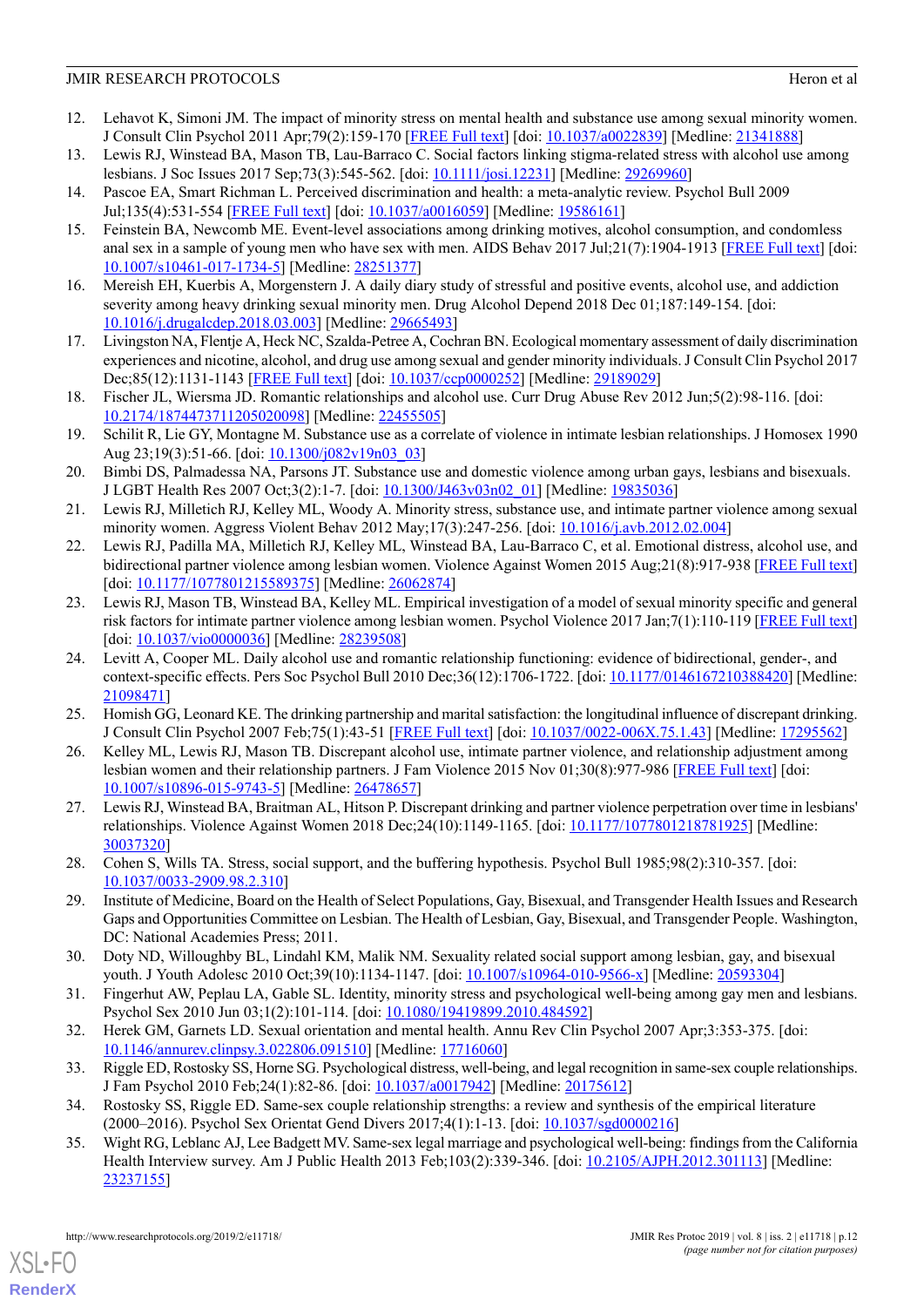- <span id="page-14-0"></span>36. Hatzenbuehler ML, Link BG. Introduction to the special issue on structural stigma and health. Soc Sci Med 2014 Feb;103:1-6. [doi: [10.1016/j.socscimed.2013.12.017](http://dx.doi.org/10.1016/j.socscimed.2013.12.017)] [Medline: [24445152](http://www.ncbi.nlm.nih.gov/entrez/query.fcgi?cmd=Retrieve&db=PubMed&list_uids=24445152&dopt=Abstract)]
- <span id="page-14-2"></span><span id="page-14-1"></span>37. Muthén LK, Muthén BO. How to use a Monte Carlo study to decide on sample size and determine power. Struct Equ Modeling 2002 Oct;9(4):599-620. [doi: [10.1207/S15328007SEM0904\\_8](http://dx.doi.org/10.1207/S15328007SEM0904_8)]
- <span id="page-14-3"></span>38. West SG, Ryu E, Kwok O, Cham H. Multilevel modeling: current and future applications in personality research. J Pers 2011 Feb;79(1):2-50. [doi: [10.1111/j.1467-6494.2010.00681.x\]](http://dx.doi.org/10.1111/j.1467-6494.2010.00681.x) [Medline: [21223263\]](http://www.ncbi.nlm.nih.gov/entrez/query.fcgi?cmd=Retrieve&db=PubMed&list_uids=21223263&dopt=Abstract)
- <span id="page-14-4"></span>39. Boynton MH, Richman LS. An online daily diary study of alcohol use using Amazon's Mechanical Turk. Drug Alcohol Rev 2014 Jul;33(4):456-461 [[FREE Full text](http://europepmc.org/abstract/MED/24893885)] [doi: [10.1111/dar.12163](http://dx.doi.org/10.1111/dar.12163)] [Medline: [24893885\]](http://www.ncbi.nlm.nih.gov/entrez/query.fcgi?cmd=Retrieve&db=PubMed&list_uids=24893885&dopt=Abstract)
- <span id="page-14-5"></span>40. Hatzenbuehler ML, Dovidio JF, Nolen-Hoeksema S, Phills CE. An implicit measure of anti-gay attitudes: prospective associations with emotion regulation strategies and psychological distress. J Exp Soc Psychol 2009 Nov 01;45(6):1316-1320 [[FREE Full text](http://europepmc.org/abstract/MED/20161465)] [doi: [10.1016/j.jesp.2009.08.005\]](http://dx.doi.org/10.1016/j.jesp.2009.08.005) [Medline: [20161465](http://www.ncbi.nlm.nih.gov/entrez/query.fcgi?cmd=Retrieve&db=PubMed&list_uids=20161465&dopt=Abstract)]
- <span id="page-14-6"></span>41. Heron KE, Braitman AL, Lewis RJ, Shappie AT, Hitson PT. Measuring sexual minority stressors in lesbian women's daily lives: initial scale development. Psychol Sex Orientat Gend Divers 2018 Jun 25;5(3):387-395. [doi: [10.1037/sgd0000287](http://dx.doi.org/10.1037/sgd0000287)]
- <span id="page-14-7"></span>42. Dworkin ER, Cadigan J, Hughes T, Lee C, Kaysen D. Sexual identity of drinking companions, drinking motives, and drinking behaviors among young sexual minority women: an analysis of daily data. Psychol Addict Behav 2018 Dec;32(5):540-551. [doi: [10.1037/adb0000384](http://dx.doi.org/10.1037/adb0000384)] [Medline: [30047754\]](http://www.ncbi.nlm.nih.gov/entrez/query.fcgi?cmd=Retrieve&db=PubMed&list_uids=30047754&dopt=Abstract)
- <span id="page-14-8"></span>43. Littlefield AK, Talley AE, Jackson KM. Coping motives, negative moods, and time-to-drink: exploring alternative analytic models of coping motives as a moderator of daily mood-drinking covariation. Addict Behav 2012 Dec;37(12):1371-1376 [[FREE Full text](http://europepmc.org/abstract/MED/22867813)] [doi: [10.1016/j.addbeh.2012.05.020](http://dx.doi.org/10.1016/j.addbeh.2012.05.020)] [Medline: [22867813](http://www.ncbi.nlm.nih.gov/entrez/query.fcgi?cmd=Retrieve&db=PubMed&list_uids=22867813&dopt=Abstract)]
- <span id="page-14-9"></span>44. Lau-Barraco C, Linden-Carmichael AN. A daily diary study of drinking and nondrinking days in nonstudent alcohol users. Subst Use Misuse 2018 Jul 02:1-8 Epub ahead of print(forthcoming). [doi: [10.1080/10826084.2018.1485700\]](http://dx.doi.org/10.1080/10826084.2018.1485700) [Medline: [29963933](http://www.ncbi.nlm.nih.gov/entrez/query.fcgi?cmd=Retrieve&db=PubMed&list_uids=29963933&dopt=Abstract)]
- <span id="page-14-11"></span><span id="page-14-10"></span>45. Straus MA, Hamby SL, Boney-McCoy S, Sugarman DB. The revised conflict tactics scales (CTS2) development and preliminary psychometric data. J Fam Issues 1996;17(3):283-316. [doi: [10.1177/019251396017003001\]](http://dx.doi.org/10.1177/019251396017003001)
- 46. Tolman RM. The validation of the Psychological Maltreatment of Women Inventory. Violence Vict 1999;14(1):25-37. [Medline: [10397624](http://www.ncbi.nlm.nih.gov/entrez/query.fcgi?cmd=Retrieve&db=PubMed&list_uids=10397624&dopt=Abstract)]
- <span id="page-14-12"></span>47. Ware JE, Sherboure CD, Davies AR. Developing and testing the MOS 20-item Short-Form Health survey: a general population application. In: Stewart AL, Ware, Jr JE, editors. Measuring Functioning and Well-Being: The Medical Outcomes Study Approach. Durham, NC: Duke University Press; 1992:277-290.
- <span id="page-14-14"></span><span id="page-14-13"></span>48. Balsam KF, Beadnell B, Molina Y. The daily heterosexist experiences questionnaire: measuring minority stress among lesbian, gay, bisexual, and transgender adults. Meas Eval Couns Dev 2013 Jan;46(1):3-25 [\[FREE Full text\]](http://europepmc.org/abstract/MED/24058262) [doi: [10.1177/0748175612449743](http://dx.doi.org/10.1177/0748175612449743)] [Medline: [24058262](http://www.ncbi.nlm.nih.gov/entrez/query.fcgi?cmd=Retrieve&db=PubMed&list_uids=24058262&dopt=Abstract)]
- <span id="page-14-15"></span>49. Fairburn CG, Beglin SJ. Assessment of eating disorders: interview or self-report questionnaire? Int J Eat Disord 1994 Dec;16(4):363-370. [Medline: [7866415](http://www.ncbi.nlm.nih.gov/entrez/query.fcgi?cmd=Retrieve&db=PubMed&list_uids=7866415&dopt=Abstract)]
- <span id="page-14-16"></span>50. Fairburn CG, Beglin SJ. Eating disorder examination questionnaire. In: Fairburn C, editor. Cognitive Behavior Therapy and Eating Disorders. New York: Guilford Press; 2008.
- <span id="page-14-18"></span><span id="page-14-17"></span>51. Downey G, Feldman SI. Implications of rejection sensitivity for intimate relationships. J Pers Soc Psychol 1996;70(6):1327-1343. [doi: [10.1037/0022-3514.70.6.1327](http://dx.doi.org/10.1037/0022-3514.70.6.1327)]
- 52. Rusbult CE, Martz JM, Agnew CR. The Investment Model Scale: measuring commitment level, satisfaction level, quality of alternatives, and investment size. Pers Relatsh 1998 Dec;5(4):357-387. [doi: [10.1111/j.1475-6811.1998.tb00177.x](http://dx.doi.org/10.1111/j.1475-6811.1998.tb00177.x)]
- <span id="page-14-19"></span>53. Pfeiffer SM, Wong PT. Multidimensional jealousy. J Soc Pers Relat 1989;6(2):181-196. [doi: [10.1177/026540758900600203](http://dx.doi.org/10.1177/026540758900600203)]
- <span id="page-14-20"></span>54. Berenson KR, Gyurak A, Ayduk O, Downey G, Garner MJ, Mogg K, et al. Rejection sensitivity and disruption of attention by social threat cues. J Res Pers 2009;43(6):1064-1072 [[FREE Full text](http://europepmc.org/abstract/MED/20160869)] [doi: [10.1016/j.jrp.2009.07.007\]](http://dx.doi.org/10.1016/j.jrp.2009.07.007) [Medline: [20160869](http://www.ncbi.nlm.nih.gov/entrez/query.fcgi?cmd=Retrieve&db=PubMed&list_uids=20160869&dopt=Abstract)]
- <span id="page-14-21"></span>55. Babor TF, Higgins-Biddle J, Saunders JB, Monteiro MG, World Health Organization. AUDIT: The Alcohol Use Disorders Identification Test: Guidelines for Use in Primary Care. Geneva, Switzerland: World Health Organization; 2001.
- <span id="page-14-22"></span>56. Collins RL, Parks GA, Marlatt GA. Social determinants of alcohol consumption: the effects of social interaction and model status on the self-administration of alcohol. J Consult Clin Psychol 1985;53(2):189-200. [doi: [10.1037/0022-006X.53.2.189\]](http://dx.doi.org/10.1037/0022-006X.53.2.189) [Medline: [3998247](http://www.ncbi.nlm.nih.gov/entrez/query.fcgi?cmd=Retrieve&db=PubMed&list_uids=3998247&dopt=Abstract)]
- <span id="page-14-23"></span>57. Johnson TJ, Cohen EA. College students' reasons for not drinking and not playing drinking games. Subst Use Misuse 2004 Dec 07;39(7):1137-1160. [doi: [10.1081/JA-120038033\]](http://dx.doi.org/10.1081/JA-120038033)
- <span id="page-14-24"></span>58. Kahler CW, Strong DR, Read JP. Toward efficient and comprehensive measurement of the alcohol problems continuum in college students: the Brief Young Adult Alcohol Consequences Questionnaire. Alcohol Clin Exp Res 2005;29(7):1180-1189. [doi: [10.1097/01.ALC.0000171940.95813.A5](http://dx.doi.org/10.1097/01.ALC.0000171940.95813.A5)]
- 59. Levitt A, Leonard KE. Relationship-specific alcohol expectancies and relationship-drinking contexts: reciprocal influence and gender-specific effects over the first 9 years of marriage. Psychol Addict Behav 2013 Dec;27(4):986-996 [\[FREE Full](http://europepmc.org/abstract/MED/23276314) [text\]](http://europepmc.org/abstract/MED/23276314) [doi: [10.1037/a0030821](http://dx.doi.org/10.1037/a0030821)] [Medline: [23276314](http://www.ncbi.nlm.nih.gov/entrez/query.fcgi?cmd=Retrieve&db=PubMed&list_uids=23276314&dopt=Abstract)]
- 60. Cooper ML. Motivations for alcohol use among adolescents: development and validation of a four-factor model. Psychol Assess 1994;6(2):117-128. [doi: [10.1037/1040-3590.6.2.117](http://dx.doi.org/10.1037/1040-3590.6.2.117)]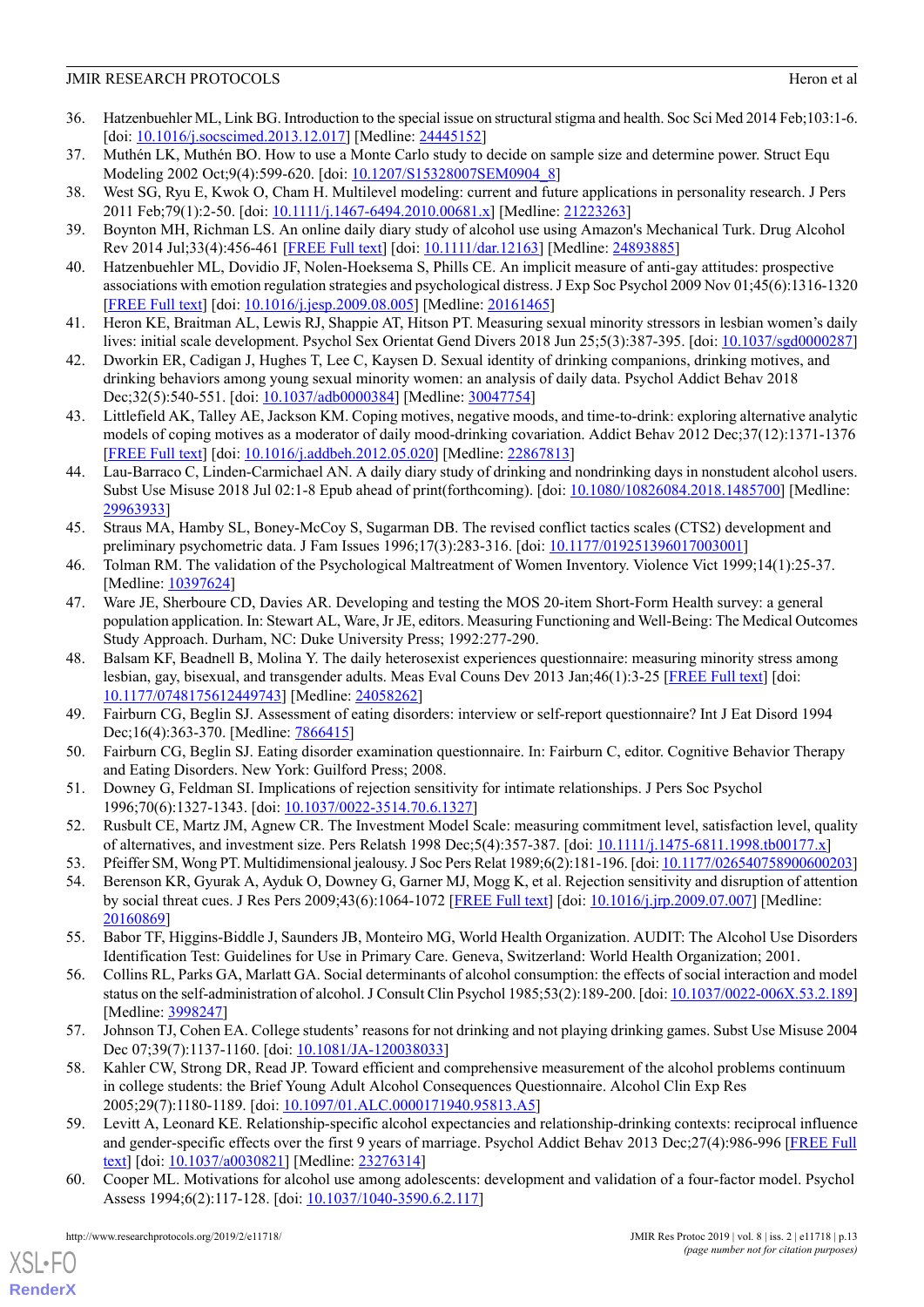- <span id="page-15-0"></span>61. Mohr JJ, Kendra MS. Revision and extension of a multidimensional measure of sexual minority identity: the Lesbian, Gay, and Bisexual Identity Scale. J Couns Psychol 2011 Apr;58(2):234-245. [doi: [10.1037/a0022858\]](http://dx.doi.org/10.1037/a0022858) [Medline: [21319899\]](http://www.ncbi.nlm.nih.gov/entrez/query.fcgi?cmd=Retrieve&db=PubMed&list_uids=21319899&dopt=Abstract)
- <span id="page-15-2"></span><span id="page-15-1"></span>62. Franke R, Leary MR. Disclosure of sexual orientation by lesbians and gay men: a comparison of private and public processes. J Soc Clin Psychol 1991 Sep;10(3):262-269. [doi: [10.1521/jscp.1991.10.3.262](http://dx.doi.org/10.1521/jscp.1991.10.3.262)]
- <span id="page-15-3"></span>63. Dyar C, Feinstein BA, Eaton NR, London B. Development and initial validation of the sexual minority women rejection sensitivity scale. Psychol Women Q 2015 Sep 24;40(1):120-137. [doi: [10.1177/0361684315608843](http://dx.doi.org/10.1177/0361684315608843)]
- <span id="page-15-4"></span>64. Zimet GD, Dahlem NW, Zimet SG, Farley GK. The multidimensional scale of perceived social support. J Pers Assess 1988 Mar; 52(1): 30-41. [doi: [10.1207/s15327752jpa5201\\_2](http://dx.doi.org/10.1207/s15327752jpa5201_2)]
- <span id="page-15-5"></span>65. Smith BW, Dalen J, Wiggins K, Tooley E, Christopher P, Bernard J. The brief resilience scale: assessing the ability to bounce back. Int J Behav Med 2008 Sep;15(3):194-200. [doi: [10.1080/10705500802222972](http://dx.doi.org/10.1080/10705500802222972)] [Medline: [18696313\]](http://www.ncbi.nlm.nih.gov/entrez/query.fcgi?cmd=Retrieve&db=PubMed&list_uids=18696313&dopt=Abstract)
- <span id="page-15-6"></span>66. Bryant FB, Smith BD. Refining the architecture of aggression: a measurement model for the Buss-Perry aggression questionnaire. J Res Pers 2001 Jun;35(2):138-167. [doi: [10.1006/jrpe.2000.2302](http://dx.doi.org/10.1006/jrpe.2000.2302)]
- <span id="page-15-7"></span>67. Veit CT, Ware JE. The structure of psychological distress and well-being in general populations. J Consult Clin Psychol 1983;51(5):730-742. [doi: [10.1037/0022-006X.51.5.730\]](http://dx.doi.org/10.1037/0022-006X.51.5.730)
- <span id="page-15-8"></span>68. Watson D, O'Hara MW, Simms LJ, Kotov R, Chmielewski M, McDade-Montez EA, et al. Development and validation of the Inventory of Depression and Anxiety Symptoms (IDAS). Psychol Assess 2007 Sep;19(3):253-268. [doi: [10.1037/1040-3590.19.3.253\]](http://dx.doi.org/10.1037/1040-3590.19.3.253) [Medline: [17845118\]](http://www.ncbi.nlm.nih.gov/entrez/query.fcgi?cmd=Retrieve&db=PubMed&list_uids=17845118&dopt=Abstract)
- <span id="page-15-9"></span>69. White HR, Mun EY, Morgan TJ. Do brief personalized feedback interventions work for mandated students or is it just getting caught that works? Psychol Addict Behav 2008 Mar;22(1):107-116 [[FREE Full text](http://europepmc.org/abstract/MED/18298236)] [doi: [10.1037/0893-164X.22.1.107\]](http://dx.doi.org/10.1037/0893-164X.22.1.107) [Medline: [18298236\]](http://www.ncbi.nlm.nih.gov/entrez/query.fcgi?cmd=Retrieve&db=PubMed&list_uids=18298236&dopt=Abstract)
- <span id="page-15-10"></span>70. Forbush KT, Wildes JE, Pollack LO, Dunbar D, Luo J, Patterson K, et al. Development and validation of the Eating Pathology Symptoms Inventory (EPSI). Psychol Assess 2013 Sep;25(3):859-878. [doi: [10.1037/a0032639](http://dx.doi.org/10.1037/a0032639)] [Medline: [23815116\]](http://www.ncbi.nlm.nih.gov/entrez/query.fcgi?cmd=Retrieve&db=PubMed&list_uids=23815116&dopt=Abstract)
- <span id="page-15-13"></span><span id="page-15-12"></span>71. Forbush KT, Wildes JE, Hunt TK. Gender norms, psychometric properties, and validity for the Eating Pathology Symptoms Inventory. Int J Eat Disord 2014 Jan;47(1):85-91. [doi: [10.1002/eat.22180](http://dx.doi.org/10.1002/eat.22180)] [Medline: [23996154](http://www.ncbi.nlm.nih.gov/entrez/query.fcgi?cmd=Retrieve&db=PubMed&list_uids=23996154&dopt=Abstract)]
- <span id="page-15-14"></span>72. Young V, Curran M, Totenhagen C. A daily diary study: working to change the relationship and relational uncertainty in understanding positive relationship quality. J Soc Pers Relat 2012 Jul 31;30(1):132-148. [doi: [10.1177/0265407512453826](http://dx.doi.org/10.1177/0265407512453826)]
- 73. Totenhagen CJ, Butler EA, Ridley CA. Daily stress, closeness, and satisfaction in gay and lesbian couples. Pers Relatsh 2012;19:219-233. [doi: [10.1111/j.1475-6811.2011.01349.x](http://dx.doi.org/10.1111/j.1475-6811.2011.01349.x)]
- <span id="page-15-16"></span><span id="page-15-15"></span>74. Laurenceau JP, Troy AB, Carver CS. Two distinct emotional experiences in romantic relationships: effects of perceptions regarding approach of intimacy and avoidance of conflict. Pers Soc Psychol Bull 2005 Aug;31(8):1123-1133. [doi: [10.1177/0146167205274447](http://dx.doi.org/10.1177/0146167205274447)] [Medline: [16000272](http://www.ncbi.nlm.nih.gov/entrez/query.fcgi?cmd=Retrieve&db=PubMed&list_uids=16000272&dopt=Abstract)]
- <span id="page-15-17"></span>75. Oishi S, Sullivan HW. The predictive value of daily vs retrospective well-being judgments in relationship stability. J Exp Soc Psychol 2006 Jul; 42(4): 460-470. [doi: 10.1016/j.jesp. 2005.07.001]
- 76. Testa M, Derrick JL. A daily process examination of the temporal association between alcohol use and verbal and physical aggression in community couples. Psychol Addict Behav 2014 Mar;28(1):127-138 [\[FREE Full text](http://europepmc.org/abstract/MED/24341618)] [doi: [10.1037/a0032988\]](http://dx.doi.org/10.1037/a0032988) [Medline: [24341618](http://www.ncbi.nlm.nih.gov/entrez/query.fcgi?cmd=Retrieve&db=PubMed&list_uids=24341618&dopt=Abstract)]
- <span id="page-15-19"></span><span id="page-15-18"></span>77. Braitman A, Kelley M, Heron K, Lewis R, Pearson M. Developing a Daily assessment of alcohol-related consequences: Examining intra-individual variability. 2016 Presented at: Annual meeting of the Association for Psychological Sciences; May 2016; Chicago, IL.
- <span id="page-15-21"></span><span id="page-15-20"></span>78. O'Hara RE, Armeli S, Tennen H. College students' daily-level reasons for not drinking. Drug Alcohol Rev 2014 Jul;33(4):412-419 [\[FREE Full text](http://europepmc.org/abstract/MED/24976084)] [doi: [10.1111/dar.12162](http://dx.doi.org/10.1111/dar.12162)] [Medline: [24976084\]](http://www.ncbi.nlm.nih.gov/entrez/query.fcgi?cmd=Retrieve&db=PubMed&list_uids=24976084&dopt=Abstract)
- <span id="page-15-22"></span>79. Szymanski DM. Does internalized heterosexism moderate the link between heterosexist events and lesbians' psychological distress? Sex Roles 2006 Feb;54(3-4):227-234. [doi: [10.1007/s11199-006-9340-4](http://dx.doi.org/10.1007/s11199-006-9340-4)]
- <span id="page-15-23"></span>80. Meidlinger PC, Hope DA. Differentiating disclosure and concealment in measurement of outness for sexual minorities: the Nebraska Outness Scale. Psychol Sex Orientat Gend Divers 2014;1(4):489-497. [doi: [10.1037/sgd0000080](http://dx.doi.org/10.1037/sgd0000080)]
- 81. Garner DM, Olmsted MP, Bohr Y, Garfinkel PE. The eating attitudes test: psychometric features and clinical correlates. Psychol Med 2009 Jul 9;12(4):871-878. [doi: [10.1017/S0033291700049163\]](http://dx.doi.org/10.1017/S0033291700049163) [Medline: [6961471\]](http://www.ncbi.nlm.nih.gov/entrez/query.fcgi?cmd=Retrieve&db=PubMed&list_uids=6961471&dopt=Abstract)
- <span id="page-15-24"></span>82. Almeida DM, Wethington E, Kessler RC. The daily inventory of stressful events: an interview-based approach for measuring daily stressors. Assessment 2002 Mar;9(1):41-55. [doi: [10.1177/1073191102091006\]](http://dx.doi.org/10.1177/1073191102091006) [Medline: [11911234\]](http://www.ncbi.nlm.nih.gov/entrez/query.fcgi?cmd=Retrieve&db=PubMed&list_uids=11911234&dopt=Abstract)
- <span id="page-15-25"></span><span id="page-15-11"></span>83. Craig CL, Marshall AL, Sjöström M, Bauman AE, Booth ML, Ainsworth BE, et al. International physical activity questionnaire: 12-country reliability and validity. Med Sci Sports Exerc 2003 Aug;35(8):1381-1395. [doi: [10.1249/01.MSS.0000078924.61453.FB](http://dx.doi.org/10.1249/01.MSS.0000078924.61453.FB)] [Medline: [12900694\]](http://www.ncbi.nlm.nih.gov/entrez/query.fcgi?cmd=Retrieve&db=PubMed&list_uids=12900694&dopt=Abstract)
- 84. Rook KS. Emotional health and positive versus negative social exchanges: a daily diary analysis. Appl Dev Sci 2001 Apr;5(2):86-97. [doi: [10.1207/S1532480XADS0502\\_4](http://dx.doi.org/10.1207/S1532480XADS0502_4)]
- 85. Britton BK, Tesser A. Effects of time-management practices on college grades. J Educ Psychol 1991;83(3):405-410. [doi: [10.1037/0022-0663.83.3.405\]](http://dx.doi.org/10.1037/0022-0663.83.3.405)
- 86. Raudenbush SW, Bryk AS. Hierarchical Linear Models: Applications and Data Analysis Methods. Newbury Park, CA: SAGE Publications; 2002.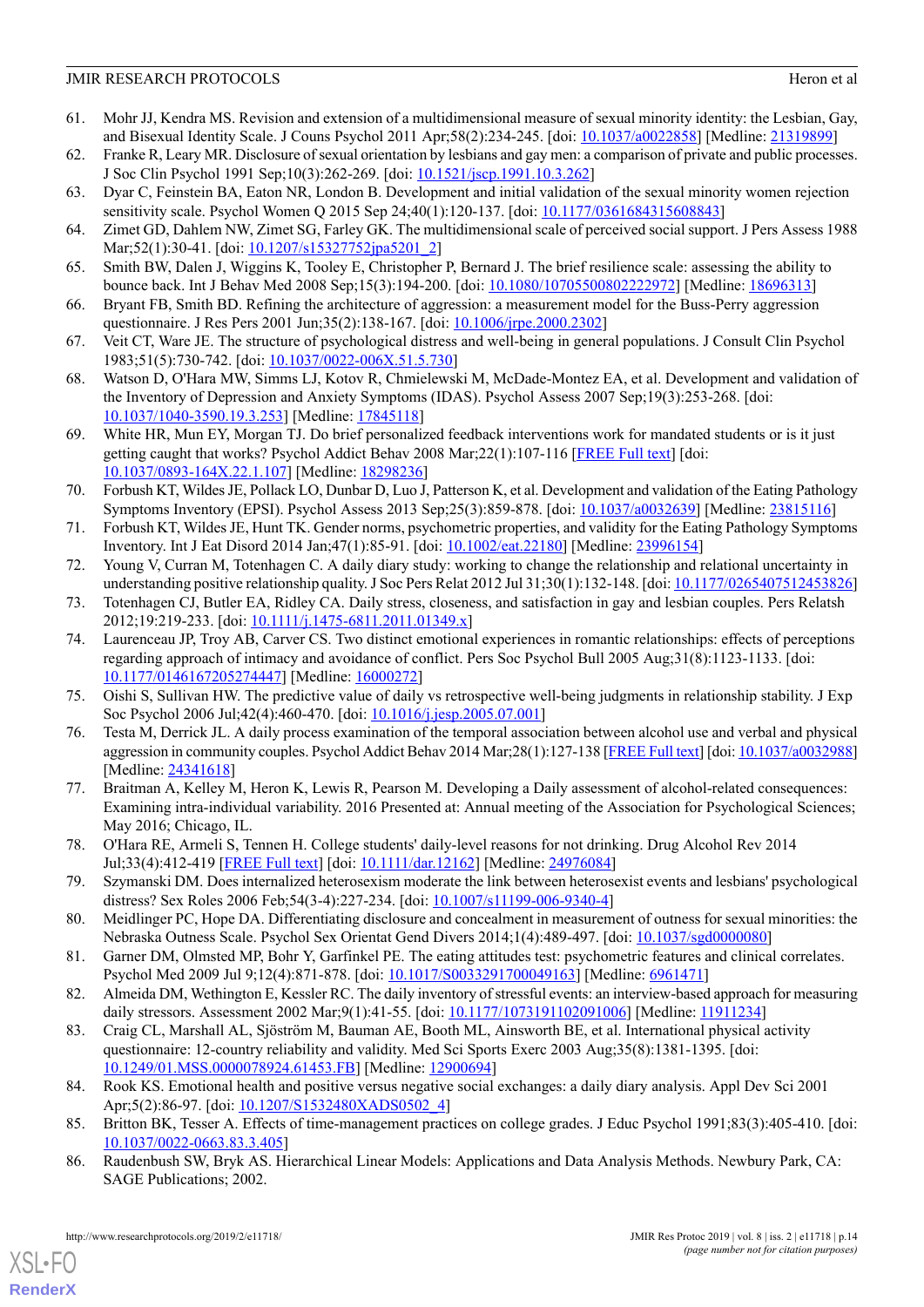- <span id="page-16-0"></span>87. Snijders TA, Bosker RJ. Multilevel Analysis: An Introduction To Basic And Advanced Multilevel Modeling. Thousand Oaks, CA: SAGE Publications; 1999.
- <span id="page-16-2"></span><span id="page-16-1"></span>88. Preacher KJ, Zyphur MJ, Zhang Z. A general multilevel SEM framework for assessing multilevel mediation. Psychol Methods 2010 Sep;15(3):209-233. [doi:  $10.1037/a0020141$ ] [Medline: [20822249\]](http://www.ncbi.nlm.nih.gov/entrez/query.fcgi?cmd=Retrieve&db=PubMed&list_uids=20822249&dopt=Abstract)
- <span id="page-16-3"></span>89. Preacher KJ, Hayes AF. SPSS and SAS procedures for estimating indirect effects in simple mediation models. Behav Res Methods Instrum Comput 2004 Nov;36(4):717-731. [doi: [10.3758/BF03206553](http://dx.doi.org/10.3758/BF03206553)]
- <span id="page-16-4"></span>90. Preacher KJ, Hayes AF. Asymptotic and resampling strategies for assessing and comparing indirect effects in multiple mediator models. Behav Res Methods 2008 Aug; 40(3): 879-891. [doi: [10.3758/BRM.40.3.879\]](http://dx.doi.org/10.3758/BRM.40.3.879) [Medline: [18697684\]](http://www.ncbi.nlm.nih.gov/entrez/query.fcgi?cmd=Retrieve&db=PubMed&list_uids=18697684&dopt=Abstract)
- <span id="page-16-5"></span>91. Muthén LK, Muthén BO. Mplus: Statistical Analysis With Latent Variables: User's Guide. Los Angeles, CA: Muthén & Muthén; 1998.
- 92. Savin-Williams RC, Joyner K, Rieger G. Prevalence and stability of self-reported sexual orientation identity during young adulthood. Arch Sex Behav 2012 Feb;41(1):103-110. [doi: [10.1007/s10508-012-9913-y\]](http://dx.doi.org/10.1007/s10508-012-9913-y) [Medline: [22302504](http://www.ncbi.nlm.nih.gov/entrez/query.fcgi?cmd=Retrieve&db=PubMed&list_uids=22302504&dopt=Abstract)]
- <span id="page-16-6"></span>93. Talley AE, Stevens JE. Sexual orientation self-concept ambiguity: scale adaptation and validation. Assessment 2017 Jul;24(5):632-645 [\[FREE Full text](http://europepmc.org/abstract/MED/26643117)] [doi: [10.1177/1073191115617016](http://dx.doi.org/10.1177/1073191115617016)] [Medline: [26643117\]](http://www.ncbi.nlm.nih.gov/entrez/query.fcgi?cmd=Retrieve&db=PubMed&list_uids=26643117&dopt=Abstract)
- <span id="page-16-7"></span>94. Young RM, Meyer IH. The trouble with "MSM" and "WSW": erasure of the sexual-minority person in public health discourse. Am J Public Health 2005 Jul;95(7):1144-1149. [doi: [10.2105/AJPH.2004.046714\]](http://dx.doi.org/10.2105/AJPH.2004.046714) [Medline: [15961753](http://www.ncbi.nlm.nih.gov/entrez/query.fcgi?cmd=Retrieve&db=PubMed&list_uids=15961753&dopt=Abstract)]
- <span id="page-16-8"></span>95. Oppenheimer DM, Meyvis T, Davidenko N. Instructional manipulation checks: detecting satisficing to increase statistical power. J Exp Soc Psychol 2009 Jul;45(4):867-872. [doi: [10.1016/j.jesp.2009.03.009\]](http://dx.doi.org/10.1016/j.jesp.2009.03.009)
- <span id="page-16-9"></span>96. Hauser DJ, Sunderrajan A, Natarajan M, Schwarz N. Prior exposure to instructional manipulation checks does not attenuate survey context effects driven by satisficing or gricean norms. Methods, Data, Analyses 2016;10:195-220 [\[FREE Full text](https://www.ssoar.info/ssoar/bitstream/handle/document/48882/ssoar-mda-2016-2-hauser_et_al-Prior_exposure_to_instructional_manipulation.pdf?sequence=1)] [doi: [10.12758/mda.2016.008](http://dx.doi.org/10.12758/mda.2016.008)]
- <span id="page-16-11"></span><span id="page-16-10"></span>97. Kung FY, Kwok N, Brown DJ. Are attention check questions a threat to scale validity? Appl Psycho 2017 Aug 24;67(2):264-283. [doi: [10.1111/apps.12108](http://dx.doi.org/10.1111/apps.12108)]
- <span id="page-16-12"></span>98. Hauser DJ, Schwarz N. It's a trap! Instructional manipulation checks prompt systematic thinking on "tricky" tasks. SAGE Open 2015 May 22;5(2):215824401558461. [doi: [10.1177/2158244015584617](http://dx.doi.org/10.1177/2158244015584617)]
- 99. Smyth J, Heron K. Health Psychology. In: Mehl MR, Connor TS, editors. Handbook of Research Methods for Studying Daily Life. New York: Guilford Press; 2012:569-584.
- <span id="page-16-14"></span><span id="page-16-13"></span>100. Heron KE, Miadich SA, Everhart RS, Smyth JM. Ecological momentary assessment and related intensive longitudinal designs in family and couples research. In: Fiese B, Deater-Deckard K, Celano M, Joyriles E, Whisman M, editors. APA handbook of contemporary family psychology. Washington DC: American Psychological Association; 2018.
- 101. Livingston NA. Avenues for future minority stress and substance use research among sexual and gender minority populations. J LGBT Issues Couns 2017 Feb;11(1):52-62. [doi: [10.1080/15538605.2017.1273164\]](http://dx.doi.org/10.1080/15538605.2017.1273164)
- 102. Riley WT, Rivera DE, Atienza AA, Nilsen W, Allison SM, Mermelstein R. Health behavior models in the age of mobile interventions: are our theories up to the task? Transl Behav Med 2011 Mar;1(1):53-71 [[FREE Full text](http://europepmc.org/abstract/MED/21796270)] [doi: [10.1007/s13142-011-0021-7](http://dx.doi.org/10.1007/s13142-011-0021-7)] [Medline: [21796270](http://www.ncbi.nlm.nih.gov/entrez/query.fcgi?cmd=Retrieve&db=PubMed&list_uids=21796270&dopt=Abstract)]

## **Abbreviations**

**CMI:** Community Marketing and Insights **EMA:** ecological momentary assessment **ICCs:** intraclass correlation coefficients **LGBT:** lesbian, gay, bisexual, and transgender **MLM:** multilevel modeling **MSEM:** multilevel structural equation modeling **SMW:** sexual minority women

*Edited by N Kuter, G Eysenbach; submitted 27.07.18; peer-reviewed by C Veldhuis, E Mereish, M Nomali; comments to author 12.09.18; revised version received 24.10.18; accepted 31.10.18; published 28.01.19*

*Please cite as:*

*Heron KE, Lewis RJ, Shappie AT, Dawson CA, Amerson R, Braitman AL, Winstead BA, Kelley ML Rationale and Design of a Remote Web-Based Daily Diary Study Examining Sexual Minority Stress, Relationship Factors, and Alcohol Use in Same-Sex Female Couples Across the United States: Project Relate Study Protocol JMIR Res Protoc 2019;8(2):e11718 URL: <http://www.researchprotocols.org/2019/2/e11718/> doi[:10.2196/11718](http://dx.doi.org/10.2196/11718) PMID:*